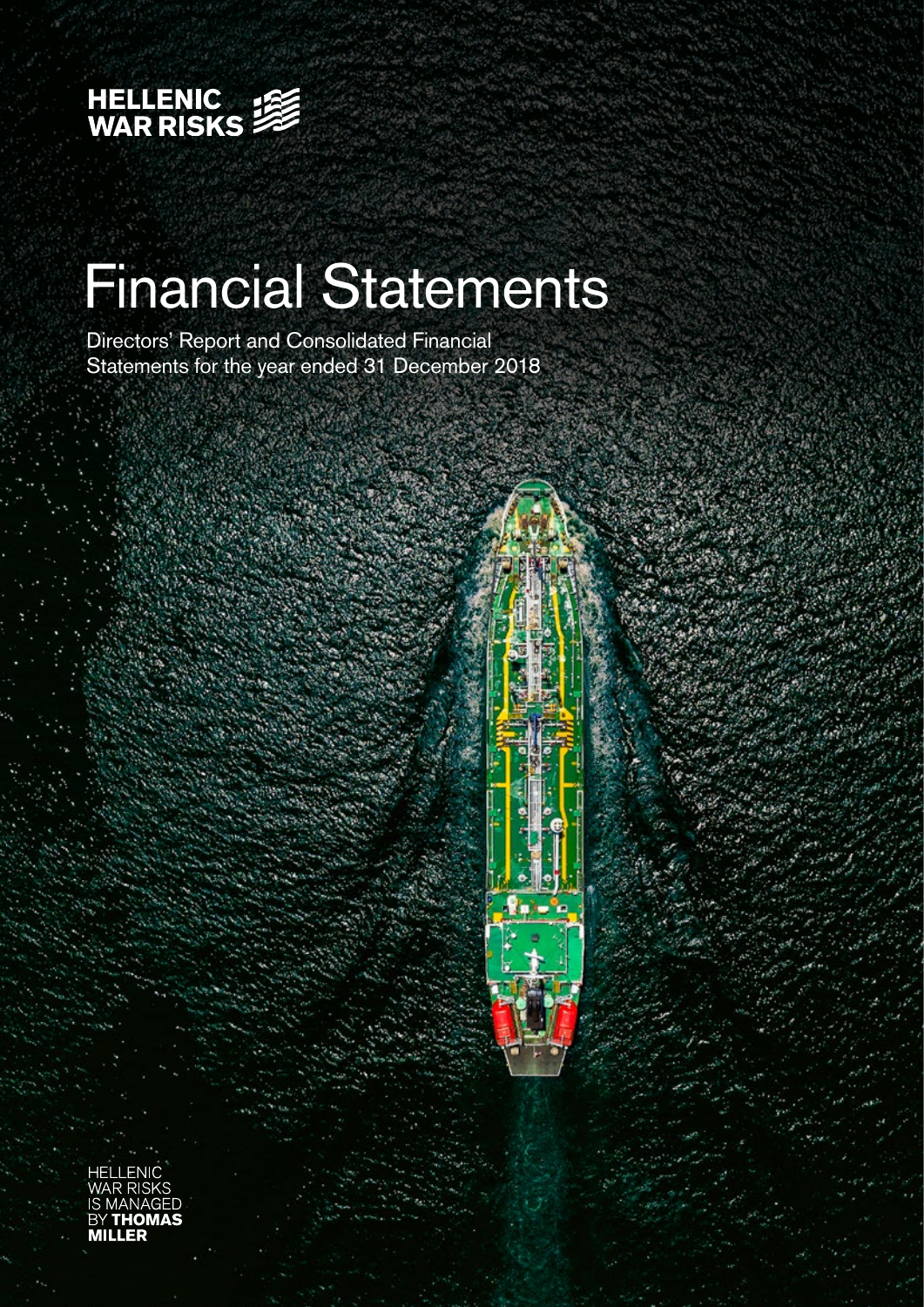With our specialist, mutual war risks insurance, we protect the Hellenic shipping community from malicious loss or damage, all over the world.

Ŧ

 $\overline{0}$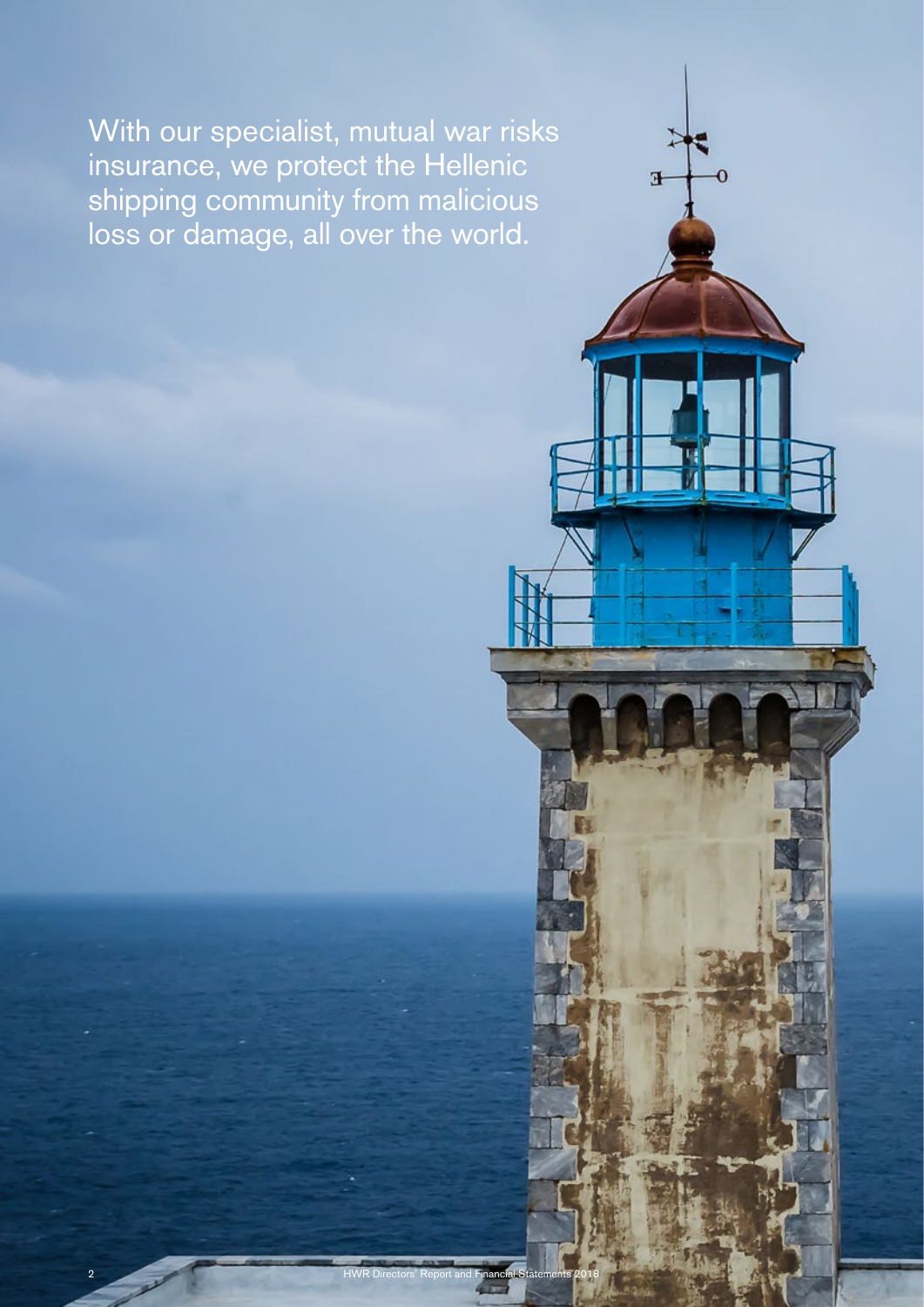### **Contents**

| Hellenic War Risks at a glance                 | 4        |
|------------------------------------------------|----------|
| Notice of Meeting                              | 5        |
| Directors                                      | 6        |
| Chairman's Statement                           | 7        |
| Directors' Report                              | $8 - 11$ |
| Independent Auditors' Report                   | 12       |
| Consolidated Statement of Comprehensive Income | 14       |
| Consolidated Statement of Financial Position   | 15       |
| Consolidated Statement of Changes In Equity    | 16       |
| Consolidated Statement of Cash Flows           | 17       |
| Notes to the Consolidated Financial Statements | 18-33    |
| Managers and Officers                          | 34       |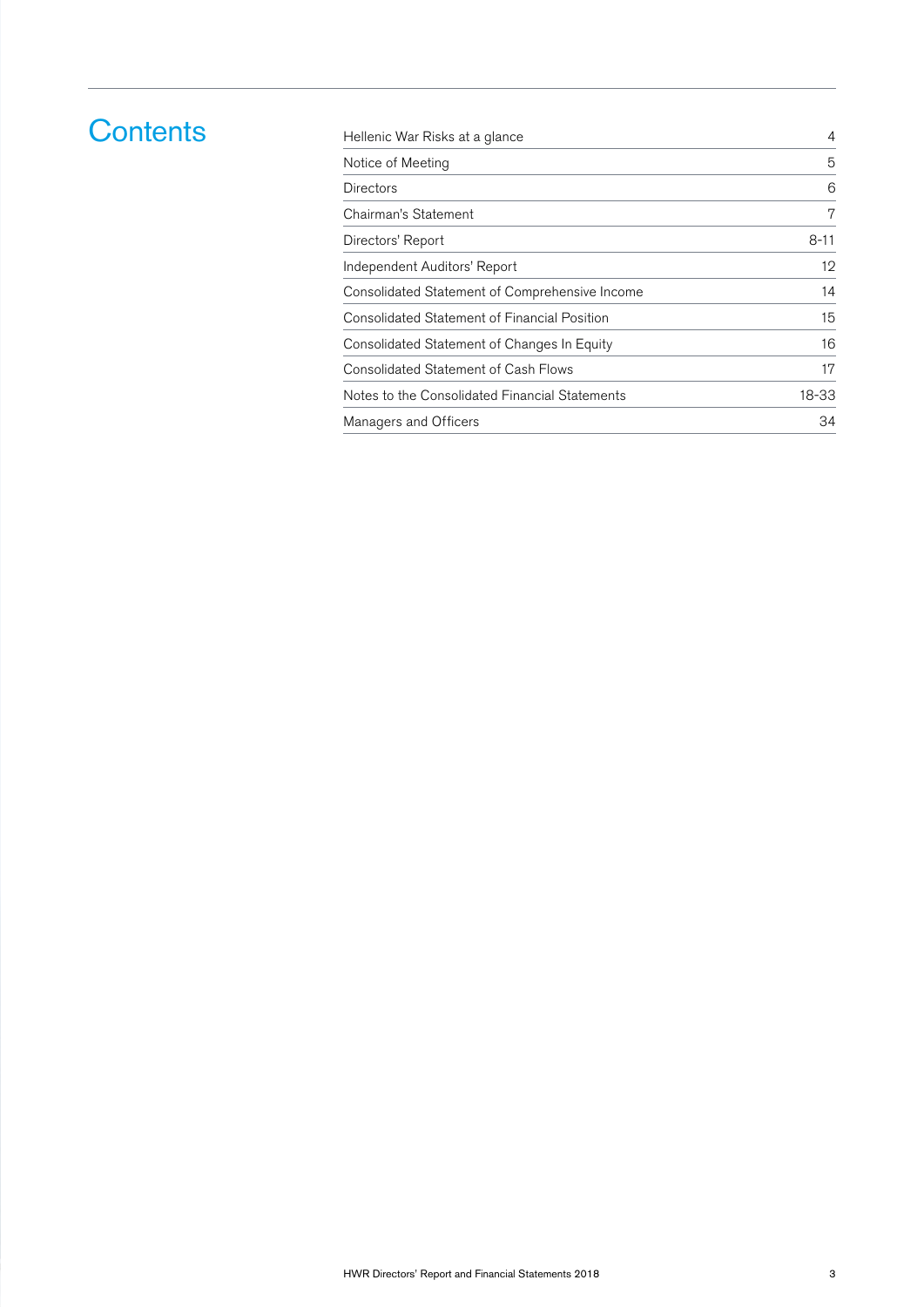# **Hellenic** War Risks

War Risks<br>at a glance **\$100bn** - \$2.7m Total Entered Value **Result for the Year** 

# 2,749 \$0.2m Total Number of Ships Entered Investment Return

### Vessel Types





The Association incurred five claims in 2018 (2017, eight claims)

### Claims activity **End of Year Reserves**

**S111m**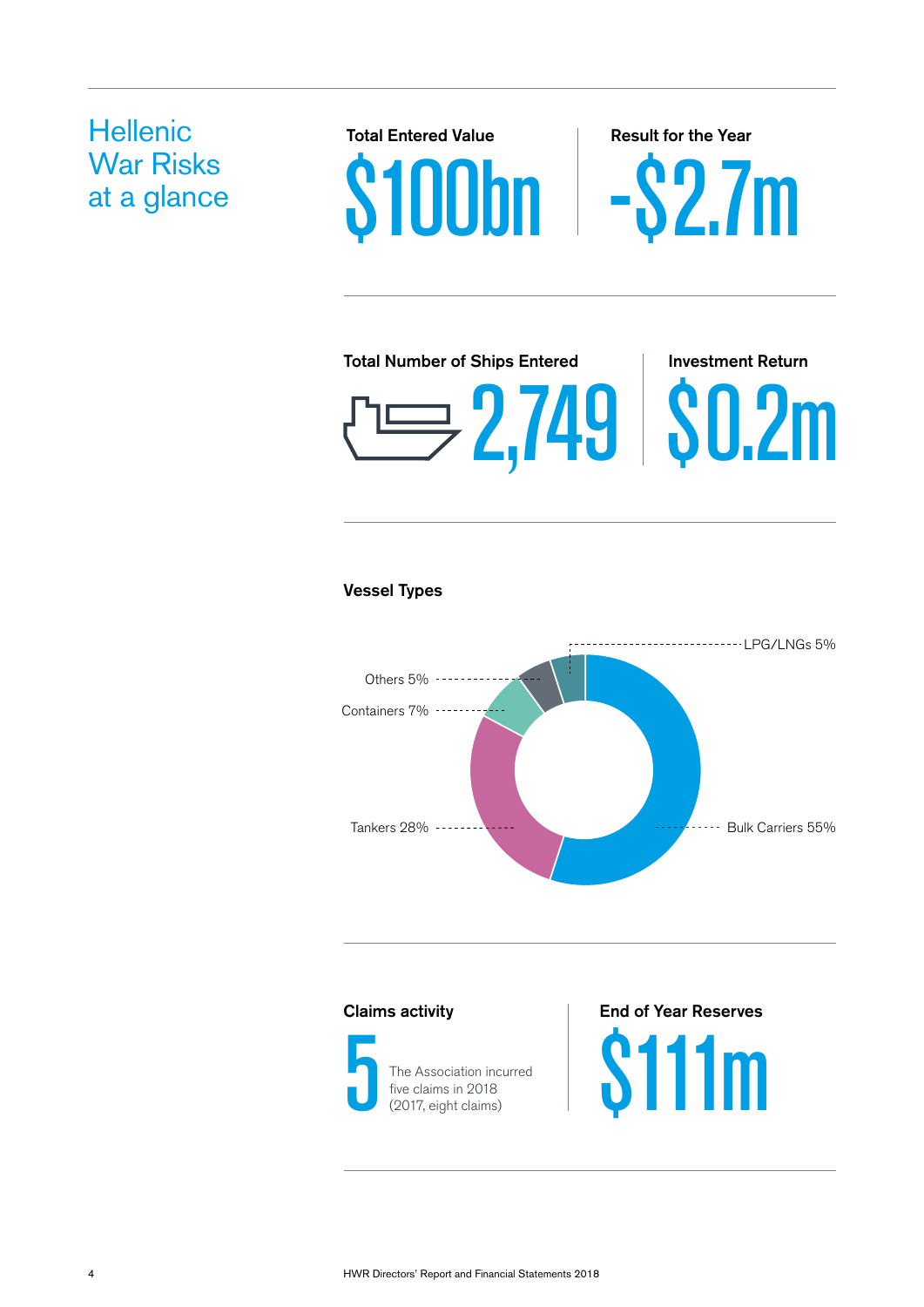### Notice of **Meeting**

### Annual General Meeting

NOTICE IS HEREBY GIVEN that the Fiftieth Annual General Meeting of the Members of the Association will be held at the Four Seasons Astir Palace Hotel, 40 Apollonos Str, 16671 Vouliagmeni, Athens, at 10.00am on 16 September 2019 for the following purposes:

To approve and adopt the Directors' Report and the Consolidated Financial Statements for the year ended 31 December 2018.

To elect Directors.

To reappoint the Auditors and authorise the Directors to fix their remuneration.

To approve and adopt amendments to the Rules and Bye-Laws of the Association.

To transact any other business of an Ordinary General Meeting.

By Order of the Board.

#### Thomas Miller (Bermuda) Limited

Company Secretary 17 May 2019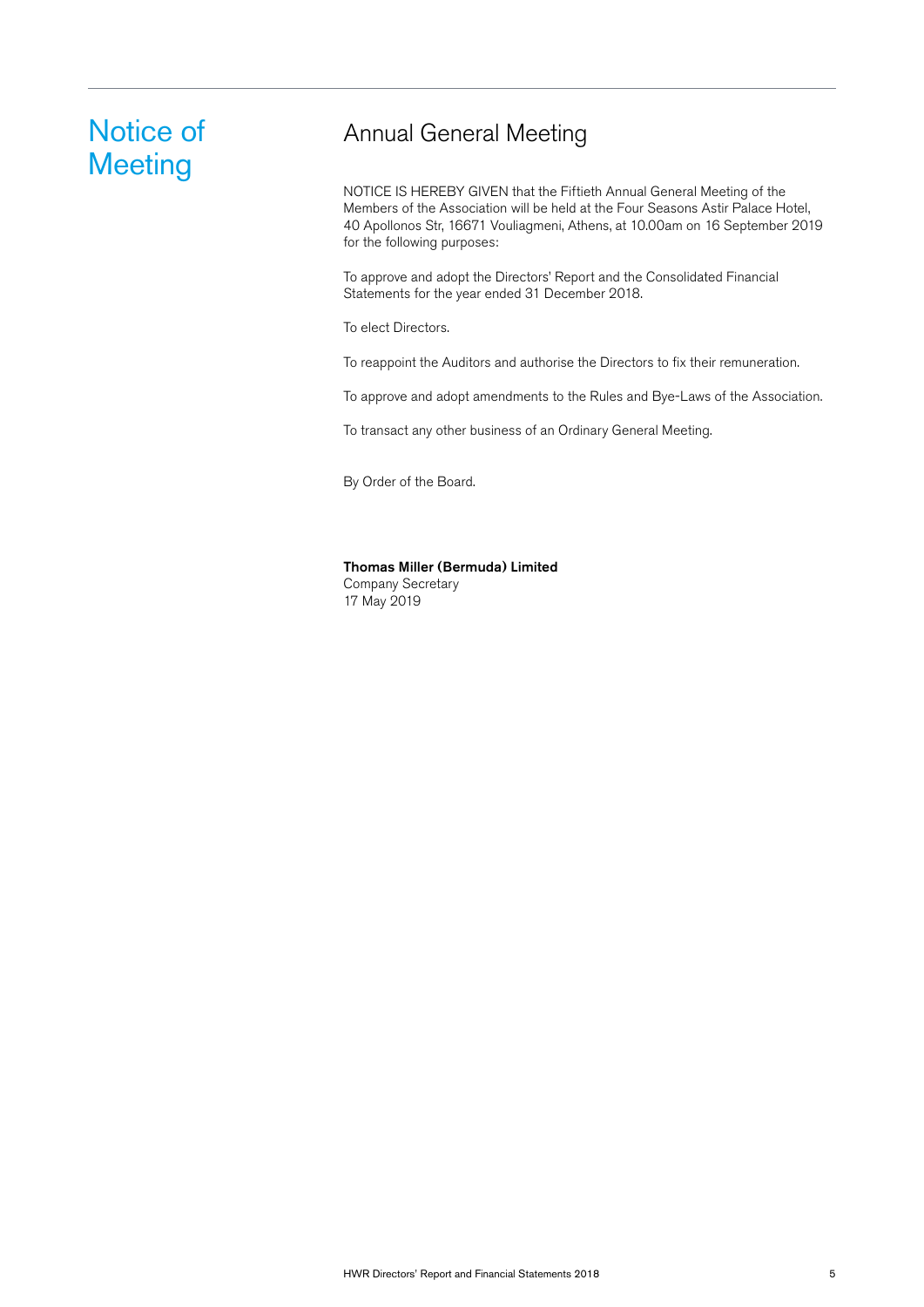M F Lykiardopulo (Chairman)

## **Directors** Directors **Directors** Alternate Directors

| M G Pateras (Deputy Chairman)           |                   |
|-----------------------------------------|-------------------|
| M Angelicoussi                          | J A Angelicoussis |
| C I Caroussis                           |                   |
| A M Chandris                            |                   |
| <b>G</b> Embiricos                      |                   |
| S J Fafalios                            |                   |
| A Frangou                               |                   |
| G J Goulandris                          |                   |
| P J Goulandris                          |                   |
| G J Goumas                              |                   |
| P Gripari                               |                   |
| P Hajioannou                            |                   |
| P E Kollakis                            | S Kollakis        |
| P Laskaridis                            | S Laskaridis      |
| A T Lemos                               | F P Lemos         |
| M C Lemos                               |                   |
| P G Livanos (appointed 26 January 2018) |                   |
| S G Livanos                             |                   |
| M T Los                                 |                   |
| J M Lyras                               | M J Lyras         |
| N C Martinos                            |                   |
| G D Pateras                             |                   |
| A Sodergren                             |                   |
| M Travlou                               |                   |
| N Veniamis                              |                   |
| R Zein                                  |                   |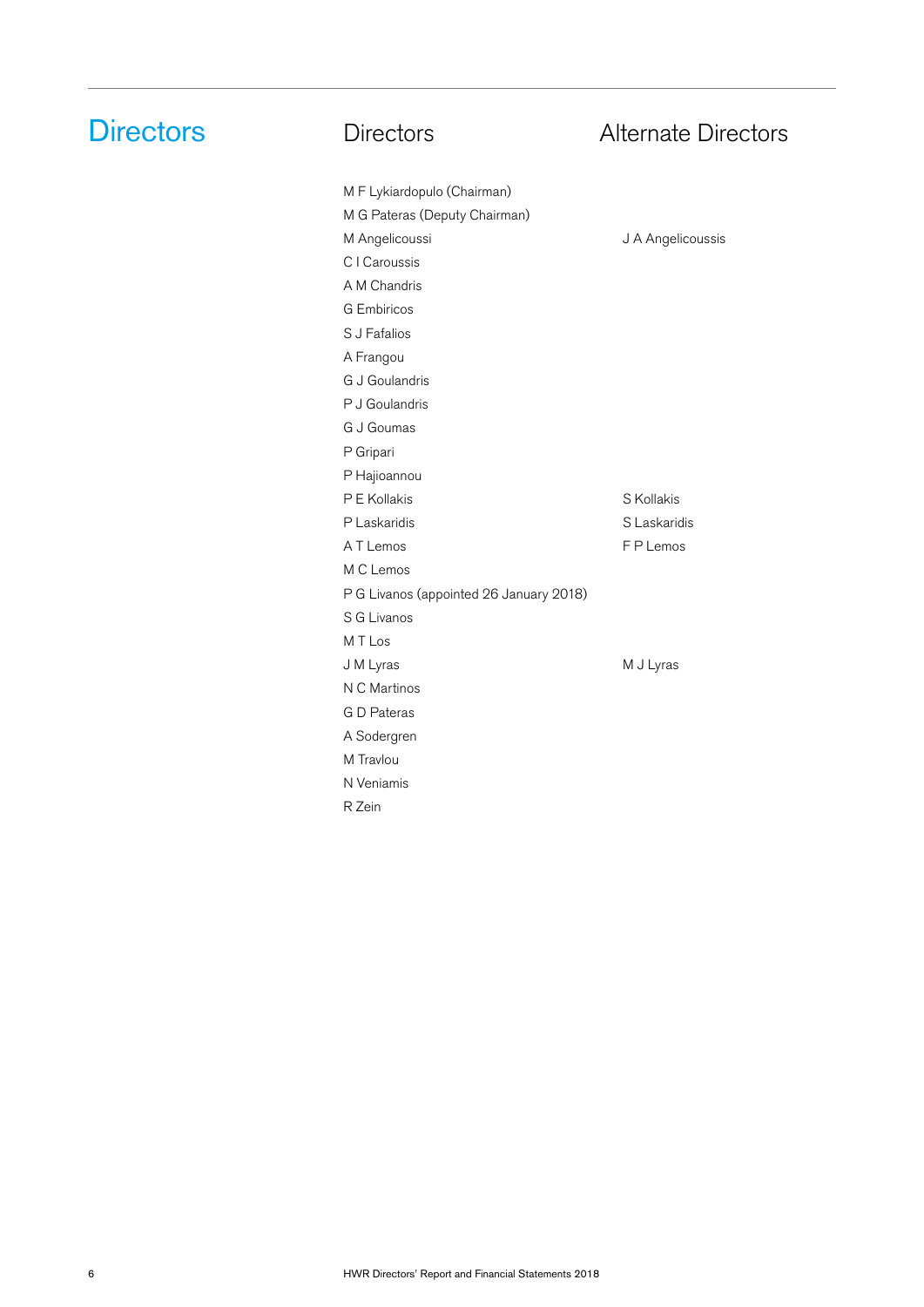### Chairman's **Statement**



Security risks have always been a challenge for the shipping industry but even more so today with the safety of ships and their crews continuing to be threatened by conflicts and tensions in many areas.

The International Maritime Bureau's latest annual piracy report reveals that piracy increased on the world's seas in 2018, with a marked rise in attacks against ships and crews around West Africa. It was in this region that the Association experienced its most serious incident of 2018 with pirates boarding and taking a loaded tanker off Gabon. The ship was held for more than a week and the gas oil cargo was stolen. This was the first time that a ship entered in the Association had experienced a cargo theft since 2014. Fortunately, the crew were not kidnapped, but nevertheless suffered being held captive on board during the incident, and in addition to this and the cargo theft, there was ship damage and theft of ship's equipment and crew effects. The Association has unrivalled experience in dealing with such complex claims and its ability to respond promptly and effectively to the range of urgent problems arising in such incidents is one of its core strengths to the Membership.

With only 5 notified claims during the year, 2018 was another relatively benign year for the Association for claims. In addition to the serious incident mentioned above, the Association received two notifications of potential claims under its optional Contraband Loss of Hire cover. This optional insurance covers loss of hire for an agreed daily sum and period where a ship is detained or seized when drugs or other contraband are discovered onboard, and I would commend this cover to Members.

Although no ships were hijacked off Somalia during 2018, there continued to be pirate activity in these waters. The use of on-board security including specialist guards continues to prevent further ship seizures. The Association discounts its Additional Premium rates for Gulf of Aden / Indian Ocean transits if guards are carried to encourage Members to continue to use this deterrent amongst their on-board security. It remains vital to remain vigilant against the threat of ship seizures by Somali pirates and to follow the latest BMP recommendations.

Yemen, with 36 calls, and Libya, with 424 calls, were the two perhaps most volatile areas that Members traded to. In Libya there continued to be clashes between rival militia groups. It remains to be seen if the agreement in Stockholm, in December

2018, between the Yemeni Government and the Houthis will be a step towards ending the conflict in Yemen.

Cyber risks continue to be of concern to many Members and I am pleased that in the 2019 Policy Year, as in 2018, US\$150 million of annual aggregate cover across the membership will continue to be provided where the Computer Virus Exclusion Clause does not apply. I am happy to note that the Managers continue to increase their efforts in the field of Loss Prevention and they held a very successful cyber risks seminar in Athens in March 2018. Other activity included the production of circulars to Members providing guidance on dealing with Iran sanctions and seasonal piracy in the Gulf of Guinea. The increased Loss Prevention activity will continue in 2019.

In recent years the Association has made small surpluses. However, the setback, particularly in equities, at the end of 2018 meant that it was a flat year for the Association's investments such that the Association made a small deficit of US\$2.7 million. Nevertheless, with reserves of over US\$111 million at year end the Association continues to be extremely well funded, and despite the hardening insurance market the Association's strong financial position enabled annual premium rates to be decreased by a further 10% at the 2019 renewal. My fellow Directors and I remain committed to the Association providing the most competitive rates for both annual and Additional Premiums.

The value of being a Member of the Association has never been greater and your Board believes that they are in a very strong position to continue to support the Members with a combination of competitive premium rates and greater cover and service that will ensure that the Association continues to remain the natural choice for Greek shipowners to insure their fleets for war risks.

I would like to thank all the Directors for their time and effort in ensuring that the Association's success continues in what remain challenging times for the shipping industry, and to thank the Managers for their dedication and commitment to that same goal. Finally, I would also like to thank greatly all our Members for their continued loyalty to their Association over the past year.

#### M F Lykiardopulo

Chairman 17 May 2019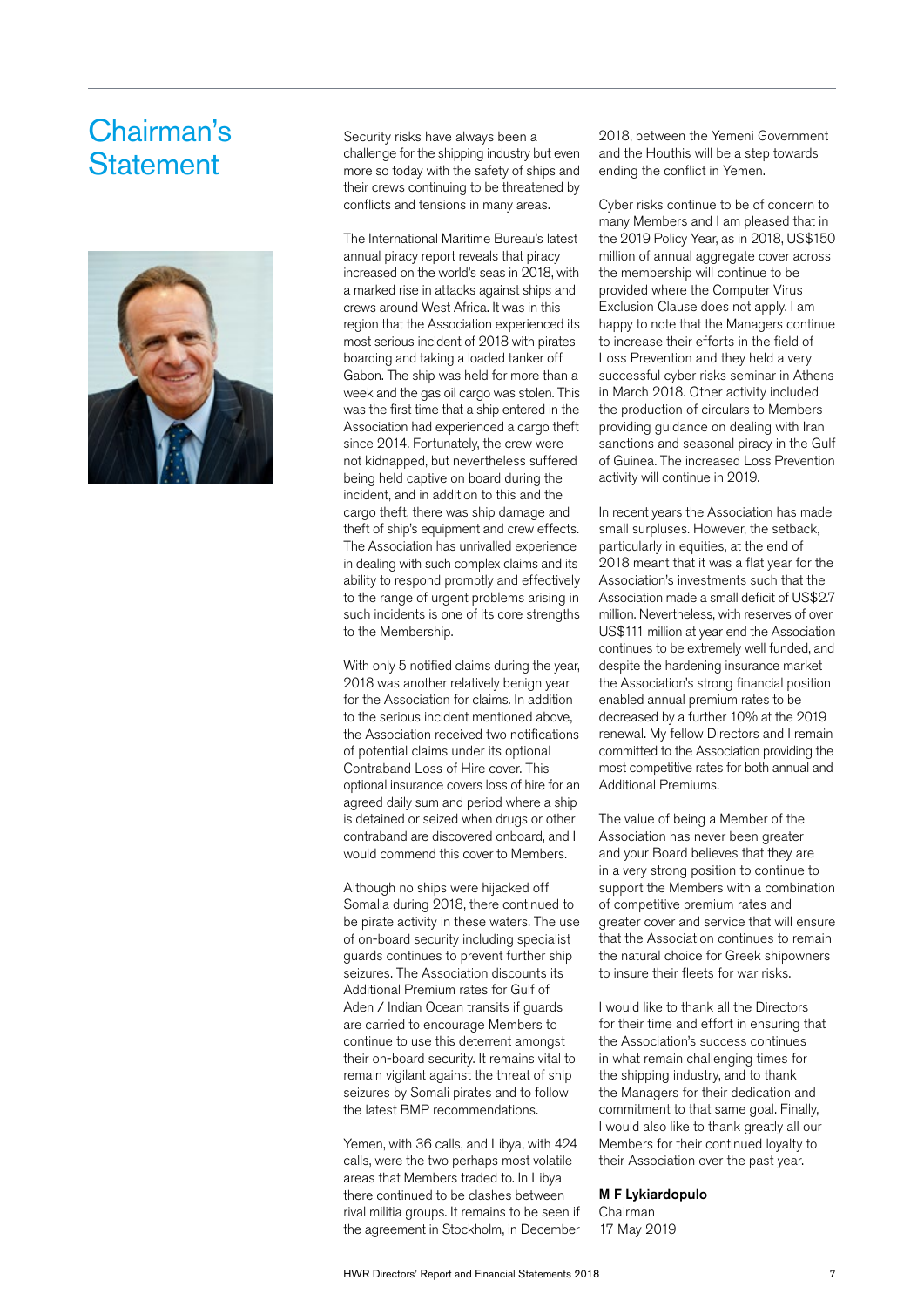### Directors' Report

The Directors have pleasure in presenting their Report and the Consolidated Financial Statements of Hellenic Mutual War Risks Association (Bermuda) Limited (the "Association") for the year ended 31 December 2018.

#### Principal Activity

The principal activity of the Association continued to be the insurance of Greek owned merchant ships against war risks.

#### **Directors**

The current Directors of the Association and dates of appointment during the financial year and to date are shown on page 6.

#### Contributions and Premiums

The underwriting income for the year amounted to US\$8,016,000 (2017: US\$6,622,000), of which 16% (US\$1,291,000) represented income from advance contributions and 84% (US\$6,725,000) represented income from additional premiums.

#### Investments

The Association's Investment Fund decreased to US\$121,782,000 as at 31 December 2018 (2017: US\$124,102,000). US\$11,059,000 was held in cash, cash funds or money market instruments, US\$78,400,000 was invested in US Dollar bonds, US\$3,586,000 was invested in alternatives funds and US\$28,737,000 was invested in equity (exchange traded) funds.

#### Reserves

The balance of the Association's funds as at 31 December 2018, including the Statutory Reserve Fund of US\$240,000, stood at US\$111,241,000 (2017:US\$113,935,000).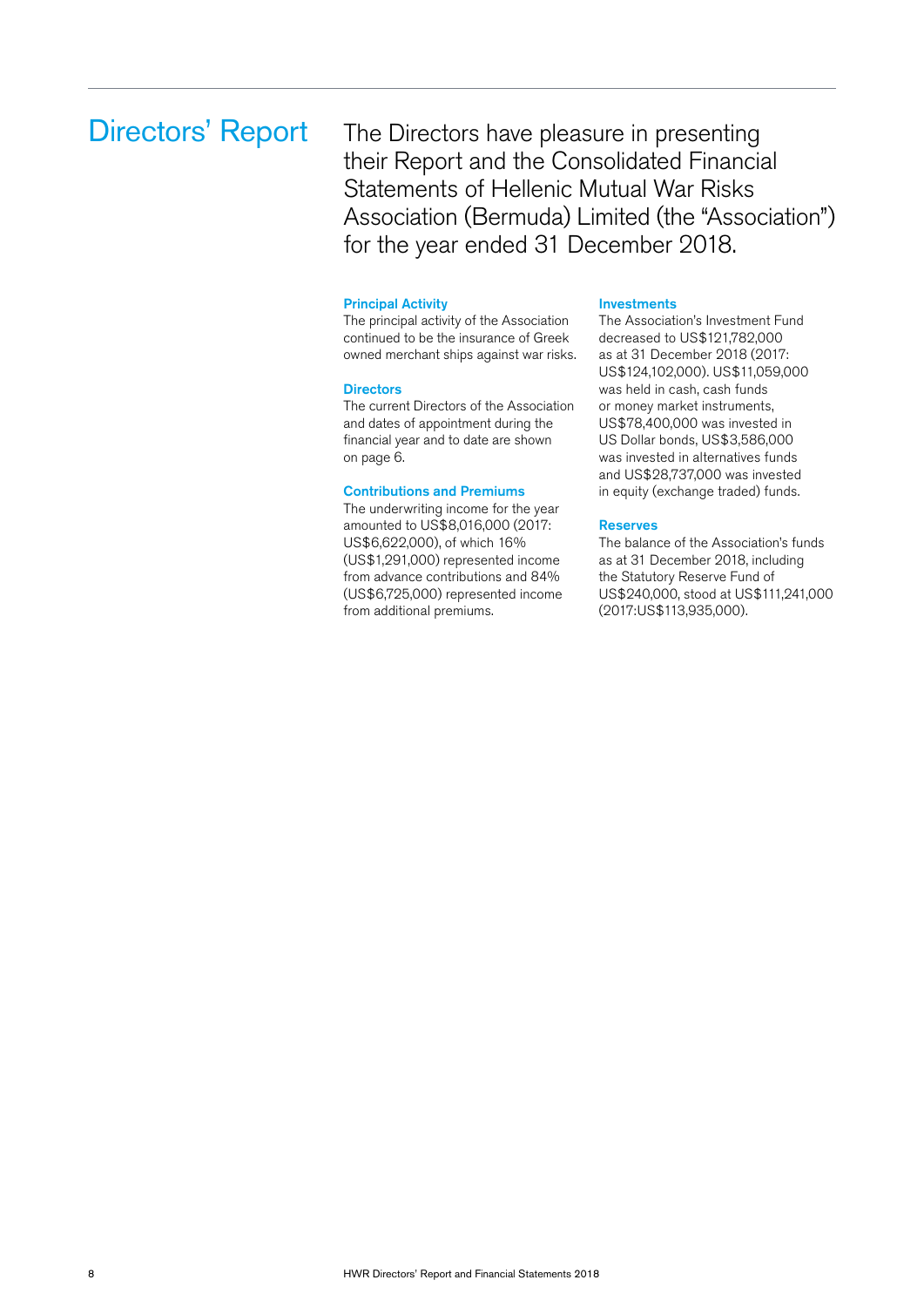### Directors' **Meetings**

### The Directors met three times during 2018: in Geneva on 22 May, in Athens on 17 September and in Paris on 19 November.

At every meeting, the Directors reviewed the total value of the ships insured by the Association, as well as the Association's financial position and reports from the Investment Managers on the investment of the Association's funds.

At the May meeting, the Directors reviewed the application of the Isle of Man Financial Services Authority's Code of Corporate Governance to the Association and confirmed the Association's continued compliance with the Code. They also confirmed

the Association's compliance with the Bermuda Insurance Code of Conduct.

During the year, the Directors considered a renewal report and various issues relating to marketing, including to target fleets not currently entered for war risks with the Association. At the November meeting, the Directors undertook a detailed review of the proposed terms for renewal of the Association's reinsurance programme prior to authorising its renewal, as well as considering the Rates and Terms to Members for 2019.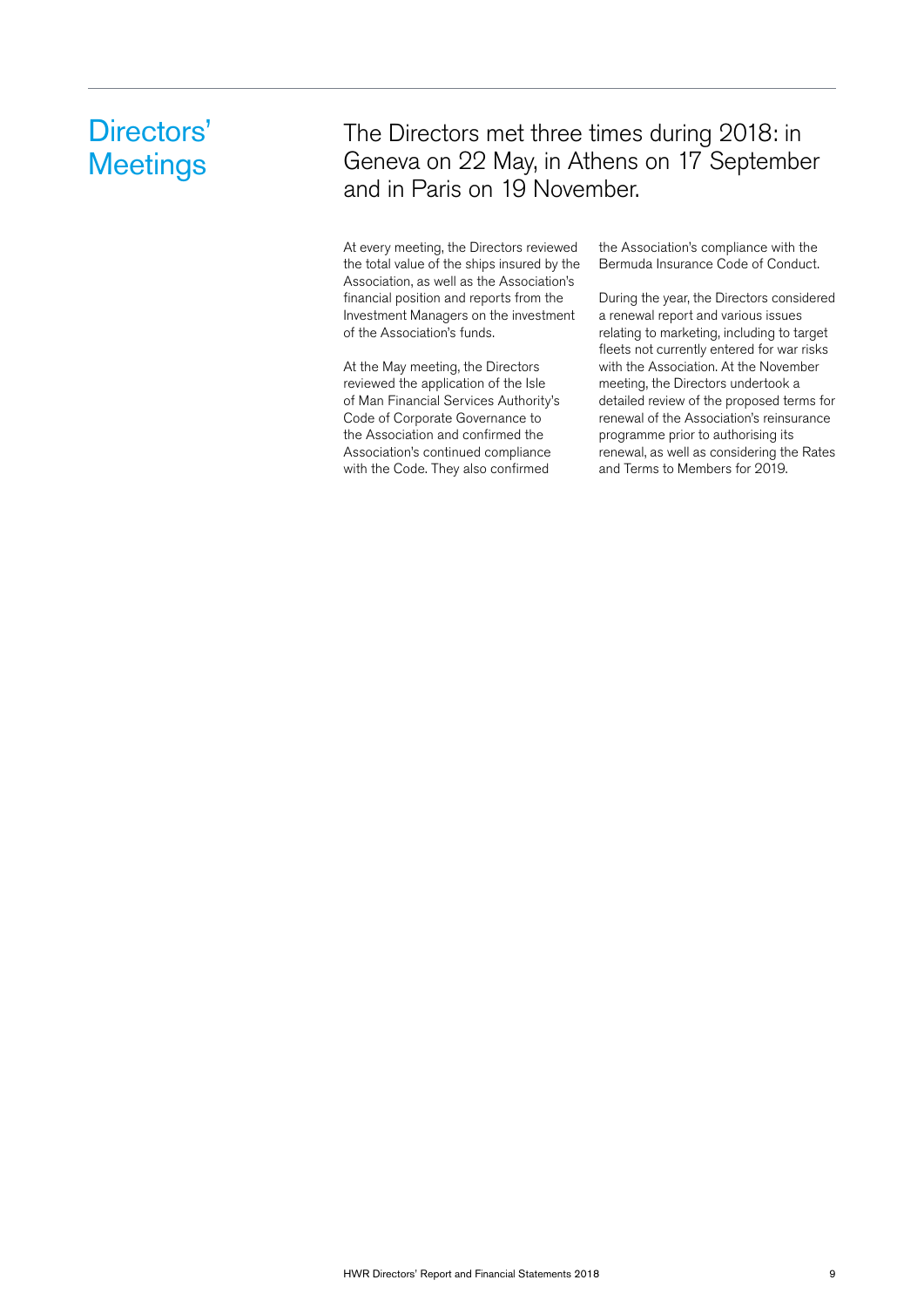### AP Areas

### As at 31 December 2018, the Additional Premium ("AP") Areas pursuant to Rule 15 were as follows:

Africa: Benin, Gulf of Guinea, but only in respect of the area enclosed by: on the northern side, the coast of Benin, Togo and Nigeria

on the western side, a straight line from the border, on the coast, of Ghana and Togo to position 3° N, 1° 10' E on the southern side a straight line from there to position 3° N, 8° E and on the eastern side, a straight line from there to 4° N, 8° 31' E and then from there to the border, on the coast of Nigeria and Cameroon,

Libya, Nigeria, Somalia and Togo;

Middle East: Iran, Iraq, Israel, Lebanon, Saudi Arabia, Syria and Yemen;

South America: Venezuela;

#### Indian Ocean / Arabian Sea / Gulf of Aden / Gulf of Oman / Southern Red Sea:

The waters enclosed by the following boundaries: On the north-west, by the Red Sea, south of 15° N on the west of the Gulf of Oman by 58° E on the east, 65° E and on the south, 12° S

Further information on the Association's AP Areas can be read and downloaded from the Association's website.

Members' attention is also drawn to the terms of Rule 25, which deal exclusively with AP Areas. Members are required to give written notice before a ship enters any AP Area. If notice is not given, the ship has no cover while in the AP Area unless otherwise agreed by the Directors.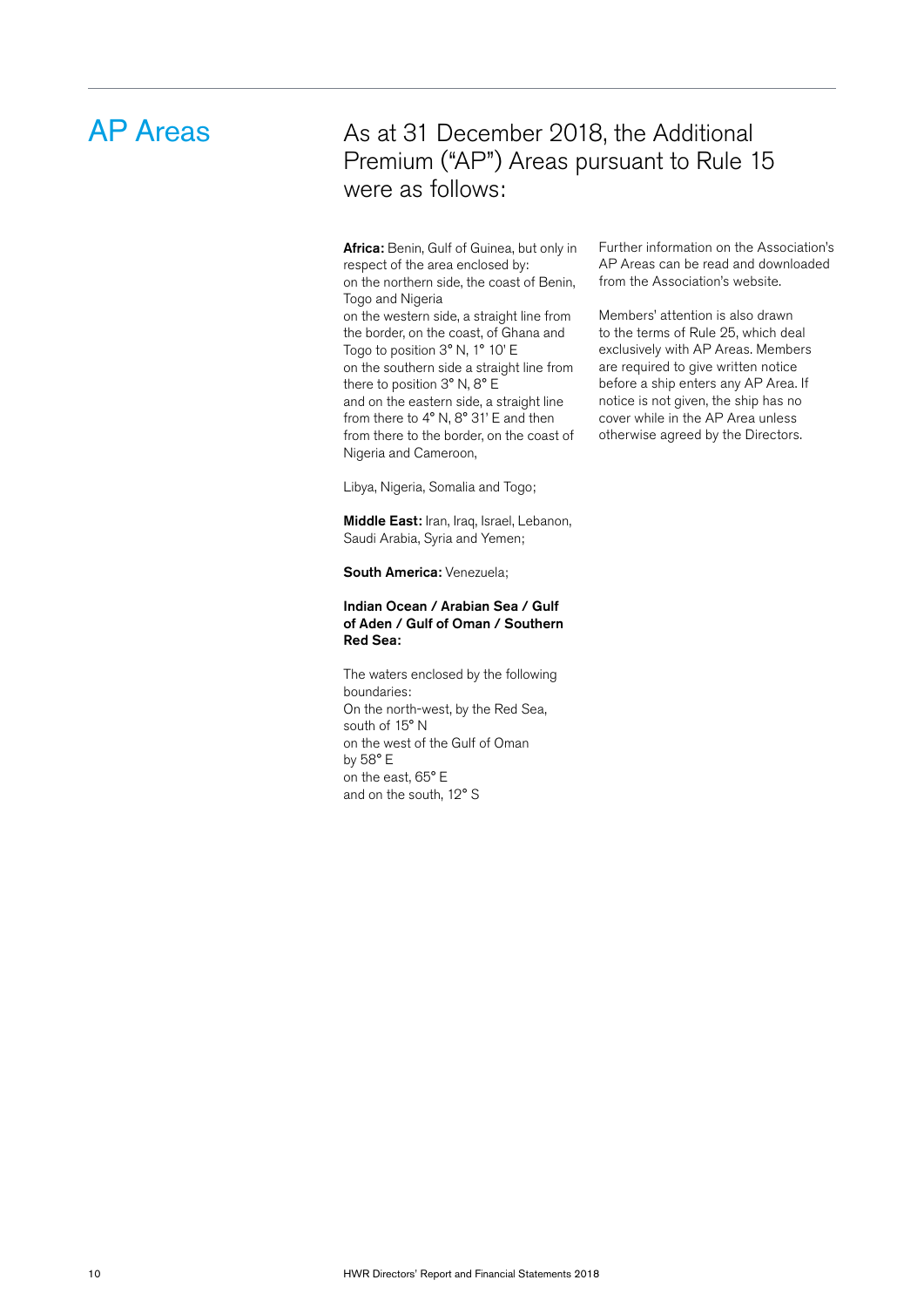### Directors' **Responsibilities Statement**

The following statement, which should be read in conjunction with the Independent Auditors' Report, set out on pages 12 - 13, is made for the purpose of clarifying for Members the respective responsibilities of the Directors and the Auditors in the preparation of the Consolidated Financial Statements.

Bermudian company law requires the Directors to prepare financial statements, which give a true and fair view of the state of affairs of the Association as at 31 December 2018 and of the deficit of the Association for the year then ended. In the preparation of these financial statements, the Directors are required to ensure that they:

- select suitable accounting policies and apply them consistently;
- $\blacksquare$  make judgements and estimates that are reasonable and prudent;
- **state whether applicable accounting** standards have been followed, subject to any material departures disclosed and explained in the Consolidated Financial Statements;
- prepare the Consolidated Financial Statements on the going concern basis unless it is inappropriate to presume that the Association will continue in business;
- develop internal controls over the financial reporting process to provide reasonable assurance that relevant and reliable financial information is produced; and
- oversee management's performance of its financial reporting responsibilities.

The Directors fulfil these responsibilities by reviewing financial information prepared by management and discussing relevant matters with management and the Association's external auditors.

The Directors are responsible for the keeping of proper accounting records which disclose, with reasonable accuracy, at any time, the financial position of the Association and to enable them to ensure that the Consolidated Financial Statements comply with regulatory requirements. They are also responsible for safeguarding the assets of the Association and for taking reasonable steps for the prevention and detection of fraud and other irregularities.

#### Auditors

Messrs Moore Stephens & Butterfield, the Association's Auditors, are willing to continue in office. A resolution to reappoint them and to authorise the Directors to determine their remuneration will be submitted to the forthcoming Annual General Meeting.

#### **Website**

The Report and Consolidated Financial Statements may also be read and downloaded from the Association's website at www.hellenicwarrisks.com.

M F Lykiardopulo Chairman 17 May 2019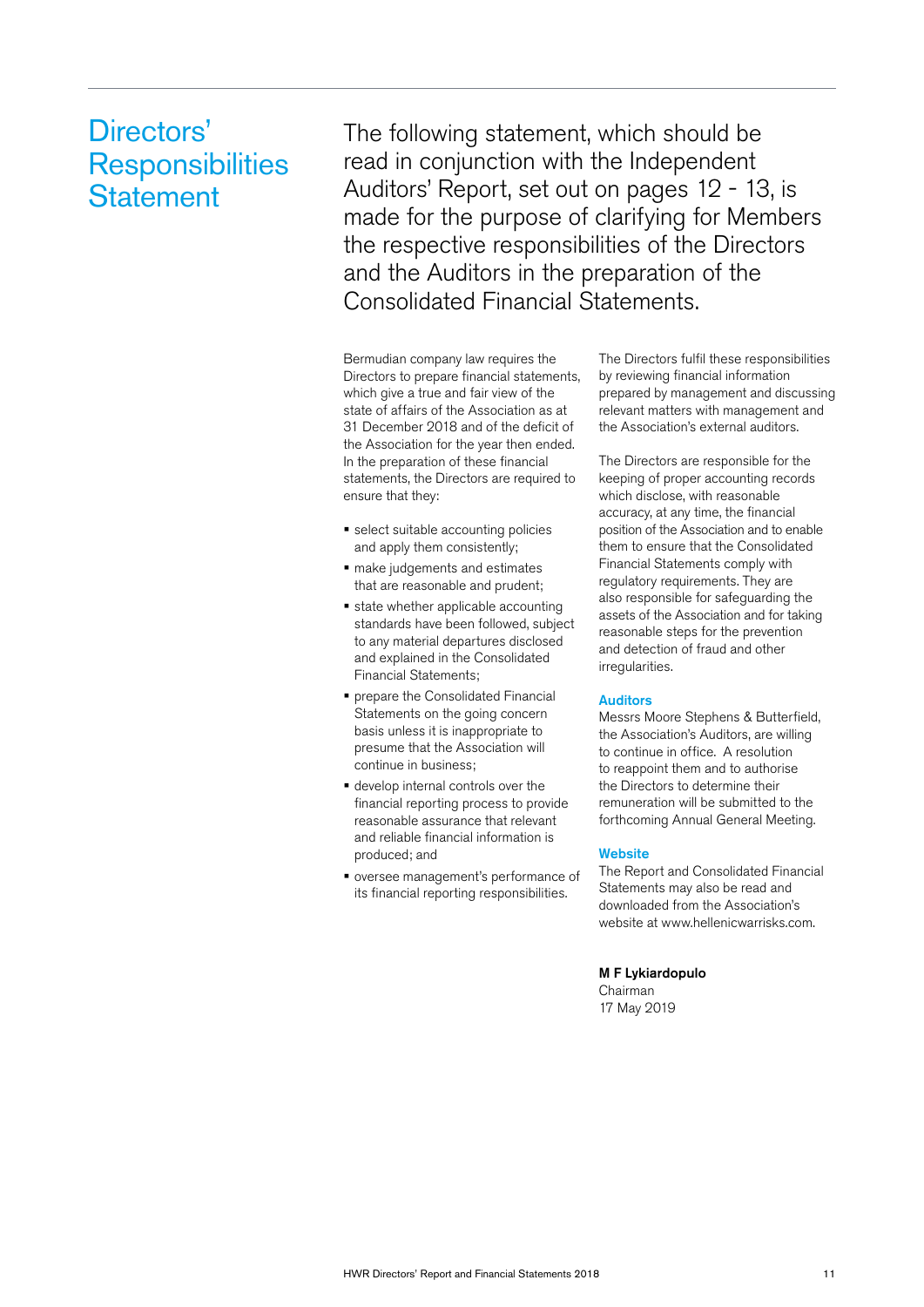### Independent Auditors' Report

Independent Auditors' Report to the Members of Hellenic Mutual War Risks Association (Bermuda) Limited

#### **Opinion**

We have audited the consolidated financial statements of Hellenic Mutual War Risks Association (Bermuda) Limited and its subsidiary (the "Group"), which comprise the consolidated statement of financial position as at 31 December 2018 and the consolidated statements of comprehensive income, changes in equity and cash flows for the year then ended, and a summary of significant accounting policies and other explanatory information.

In our opinion, the accompanying consolidated financial statements are prepared, in all material respects, in accordance with International Financial Reporting Standards.

#### Basis for Opinion

We conducted our audit in accordance with International Standards on Auditing. Our responsibilities under those standards are further described in the Auditor's Responsibilities for the Audit of the Consolidated Financial Statements section of our report. We are independent of the Group in accordance with the ethical requirements that are relevant to our audit of the consolidated financial statements in Bermuda and Canada. We believe that the audit evidence we have obtained is sufficient and appropriate to provide a basis for our opinion.

#### Responsibilities of Management and those charged with governance for the Consolidated Financial **Statements**

Management is responsible for the preparation of consolidated financial statements that give a true and fair view in accordance with International Financial Reporting Standards, and for such internal control as management determines is necessary to enable the preparation of consolidated financial statements that are free from material misstatement, whether due to fraud or error.

In preparing the consolidated financial statements, management is responsible for assessing the Group's ability to continue as a going concern, disclosing, as applicable, matters related to going concern and using the going concern basis of accounting unless management either intends to liquidate the Group or to cease operations, or has no realistic alternative but to do so.

Those charged with governance are responsible for overseeing the Group's financial reporting process.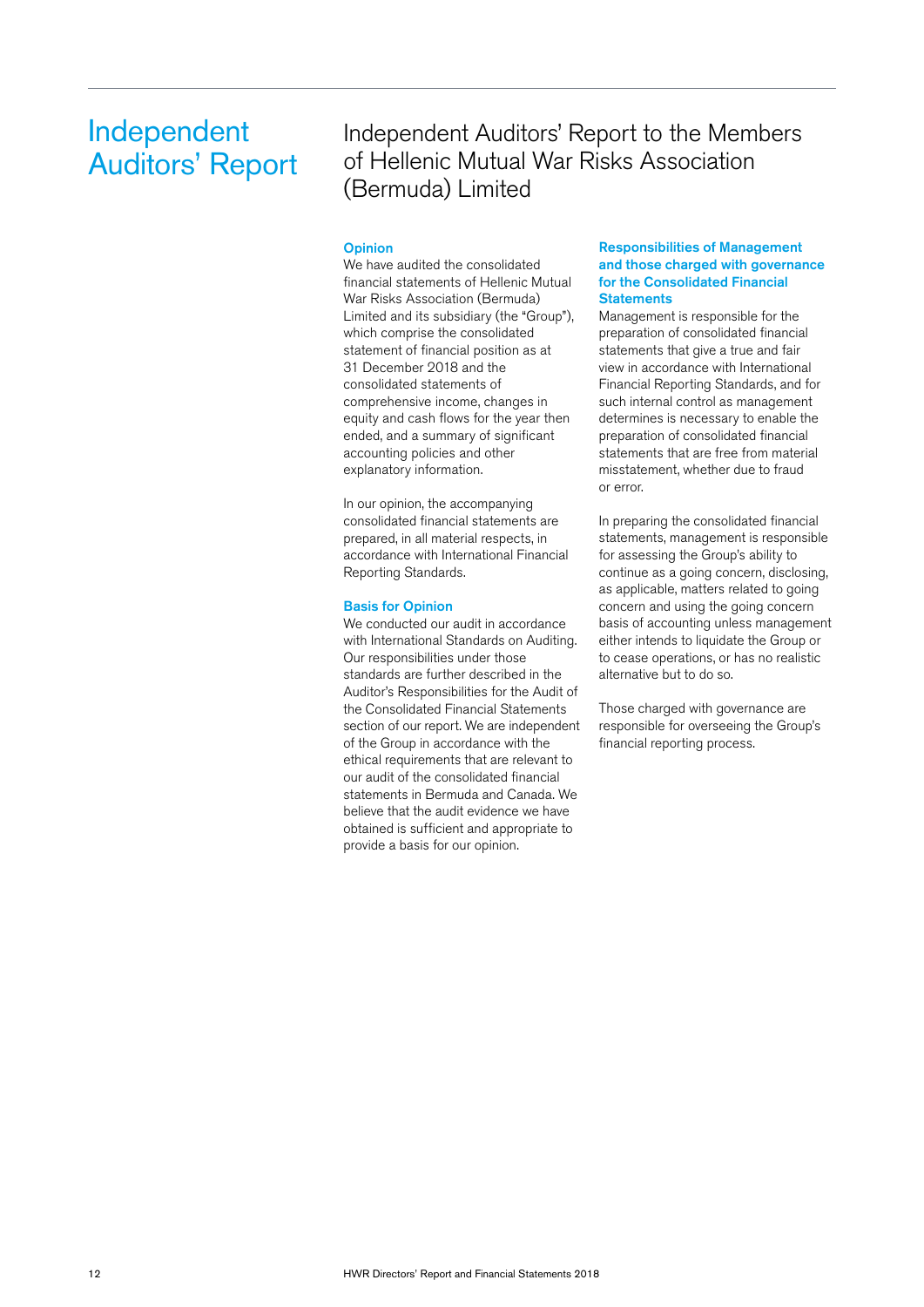### Independent Auditors' Report (continued)

### Auditors' Responsibilities for the Audit of the Consolidated Financial Statements

Our objectives are to obtain reasonable assurance about whether the consolidated financial statements as a whole are free from material misstatement, whether due to fraud or error, and to issue an auditor's report that includes our opinion. Reasonable assurance is a high level of assurance, but is not a guarantee that an audit conducted in accordance with International Standards on Auditing will always detect a material misstatement when it exists. Misstatements can arise from fraud or error and are considered material if, individually or in the aggregate, they could reasonably be expected to influence the economic decisions of users taken on the basis of these consolidated financial statements.

As part of an audit in accordance with International Standards on Auditing, we exercise professional judgment and maintain professional skepticism throughout the audit. We also:

- **I** Identify and assess the risks of material misstatement of the consolidated financial statements, whether due to fraud or error, design and perform audit procedures responsive to those risks, and obtain audit evidence that is sufficient and appropriate to provide a basis for our opinion. The risk of not detecting a material misstatement resulting from fraud is higher than for one resulting from error, as fraud may involve collusion, forgery, intentional omissions, misrepresentations, or the override of internal control.
- **Obtain an understanding of internal** control relevant to the audit in order to design audit procedures that are appropriate in the circumstances, but not for the purpose of expressing an opinion on the effectiveness of the Group's internal control.
- **Evaluate the appropriateness of** accounting policies used and the reasonableness of accounting estimates and related disclosures made by management.

• Conclude on the appropriateness of management's use of the going concern basis of accounting and, based on the audit evidence obtained, whether a material uncertainty exists related to events or conditions that may cast significant doubt on the Group's ability to continue as a going concern. If we conclude that a material uncertainty exists, we are required to draw attention in our auditor's report to the related disclosures in the consolidated financial statements or, if such disclosures are inadequate, to modify our opinion. Our conclusions are based on the audit evidence obtained up to the date of our auditor's report. However, future events or conditions may cause the Group to cease to continue as a going concern.

We communicate with those charged with governance regarding, among other matters, the planned scope and timing of the audit and significant audit findings, including any significant deficiencies in internal control that we identify during our audit.

#### Other matter

This report is made solely to the Group's members, as a body. Our audit work has been undertaken so that we might state to the Group's members those matters we are required to state to them in an auditor's report and for no other purpose. To the fullest extent permitted by law, we do not accept or assume responsibility to anyone other than the Group and the Group's members as a body, for our audit work, for this report, or for the opinions we have formed.

#### Chartered Professional Accountants Hamilton, Bermuda

17 May 2019

A member firm of Moore Stephens International - members in principal cities throughout the world.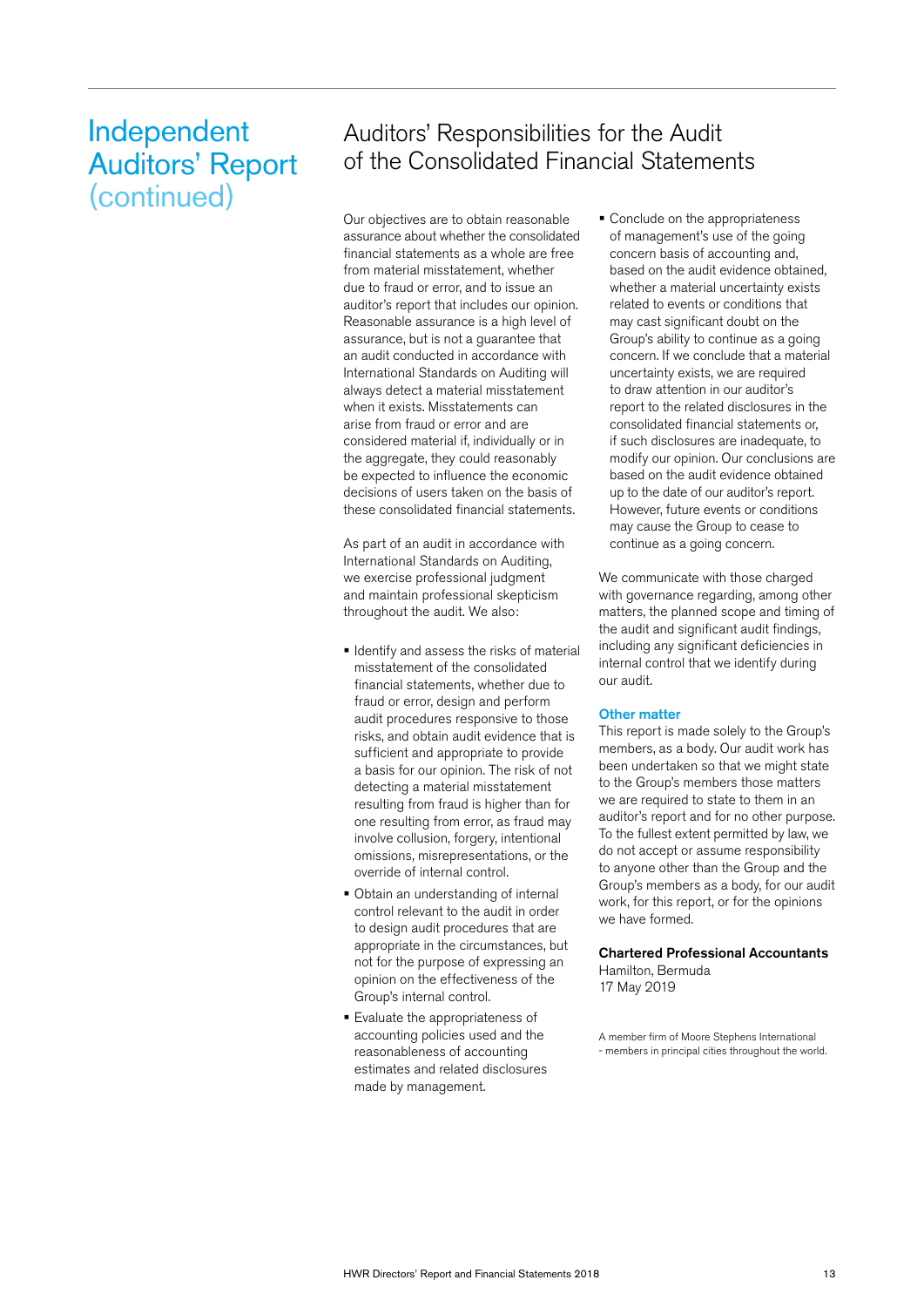### Consolidated Statement of Comprehensive Income for the year ended 31 December 2018

|                                               | <b>Notes</b> | 2018<br><b>US\$ '000</b> | 2017<br><b>US\$ '000</b> |
|-----------------------------------------------|--------------|--------------------------|--------------------------|
| <b>Revenue</b>                                |              |                          |                          |
| Contributions and premiums                    | 3            | 8,016                    | 6,622                    |
| Reinsurance premiums                          | 4            | (5,686)                  | (6,333)                  |
|                                               |              | 2,330                    | 289                      |
| <b>Expenditure</b>                            |              |                          |                          |
| Net incurred claims                           | 5            | (254)                    |                          |
| Acquisition costs                             |              | (63)                     | (65)                     |
| Operating expenses                            | 6            | (4,539)                  | (3,877)                  |
| Net exchange (loss) / gain                    | 7            | (421)                    | 505                      |
|                                               |              | (5,277)                  | (3, 437)                 |
| Operating loss                                |              | (2, 947)                 | (3,148)                  |
| Investment return                             | 8            | 203                      | 6,624                    |
| Net (loss) / income for the year before taxes |              | (2,744)                  | 3,476                    |
| Income tax deferred                           |              | 50                       | 7                        |
| Net (loss) / income for the year              |              | (2,694)                  | 3,483                    |
| General reserve at beginning of year          |              | 113,695                  | 110,212                  |
| General reserve at end of year                | 18           | 111,001                  | 113,695                  |

The accompanying notes form an integral part of these Consolidated Financial Statements.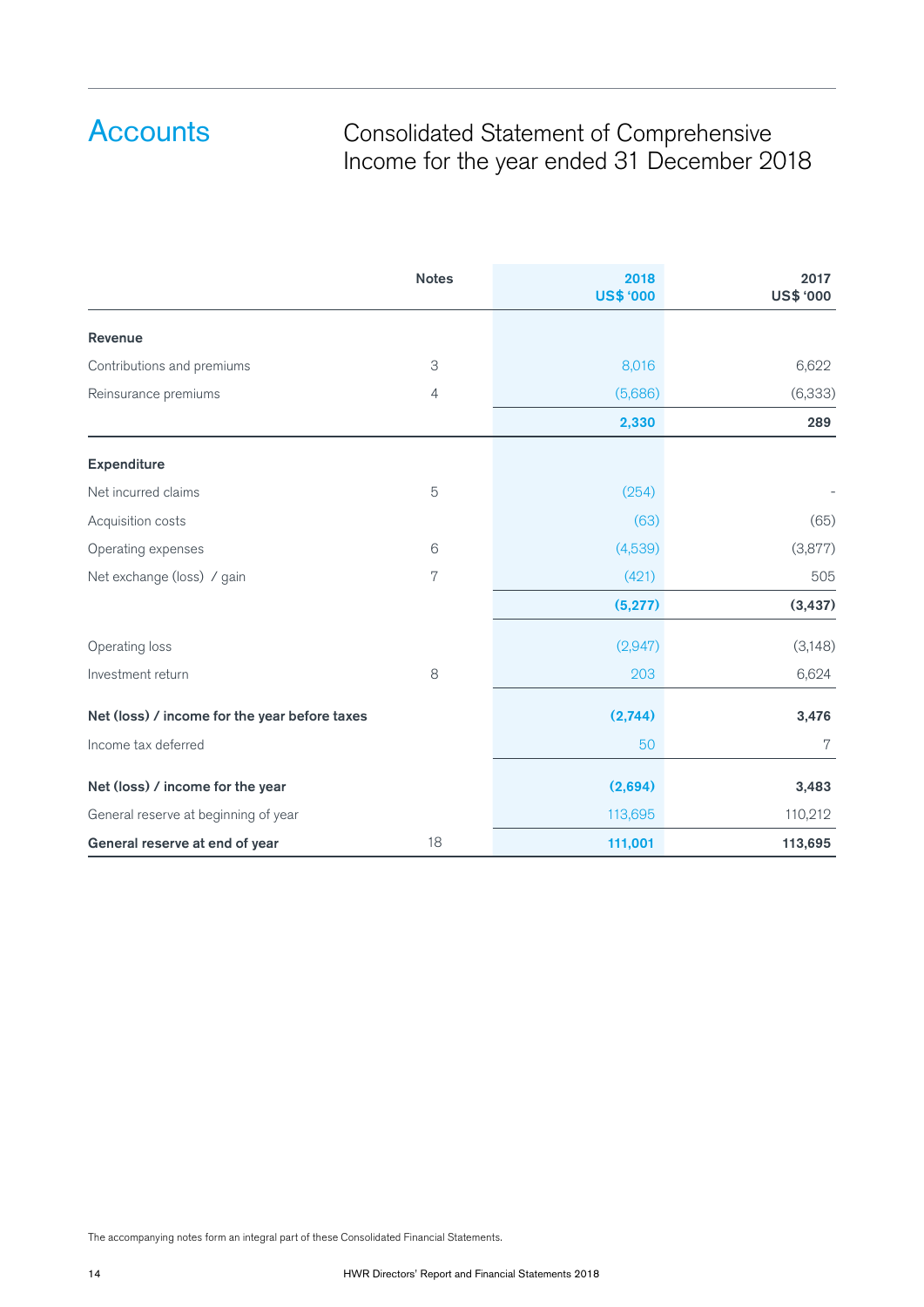### Consolidated Statement of Financial Position for the year ended 31 December 2018

|                                                                | <b>Notes</b>   | 2018<br><b>US\$ '000</b> | 2017<br><b>US\$ '000</b> |
|----------------------------------------------------------------|----------------|--------------------------|--------------------------|
| <b>Assets</b>                                                  |                |                          |                          |
| Cash and cash equivalents                                      | 14             | 11,059                   | 11,703                   |
| Financial assets at fair value<br>through profit and loss      | 9 and 14       | 110,723                  | 112,399                  |
| <b>Accrued interest</b>                                        |                | 531                      | 494                      |
| Sundry receivables                                             | 15             | 2,749                    | 2,848                    |
| Reinsurance recoveries<br>on outstanding claims                | 11             | 1,605                    | 2,574                    |
| Fixed assets net                                               | 13             | 1,097                    | 1,342                    |
|                                                                |                | 127,764                  | 131,360                  |
| <b>Liabilities</b>                                             |                |                          |                          |
| Financial liabilities at fair value<br>through profit and loss | $\overline{9}$ | (159)                    | (59)                     |
| Outstanding claims                                             | 10 and 11      | (1,833)                  | (2,574)                  |
| Payables                                                       | 17             | (13,950)                 | (12, 278)                |
| Amounts due to Members                                         | 16             | (378)                    | (2, 249)                 |
| Tax and social security contributions                          |                | (203)                    | (265)                    |
|                                                                |                | (16, 523)                | (17, 425)                |
| <b>Total net assets</b>                                        |                | 111,241                  | 113,935                  |
| <b>Funds</b>                                                   |                |                          |                          |
| Statutory reserve                                              | 18             | 240                      | 240                      |
| <b>General reserve</b>                                         | 18             | 111,001                  | 113,695                  |
| <b>Total funds</b>                                             |                | 111,241                  | 113,935                  |

Chairman: Mr M F Lykiardopulo Director: Mrs A Sodergren Managers: Thomas Miller (Bermuda) Limited Date: 17 May 2019 The accompanying notes form an integral part of these Consolidated Financial Statements.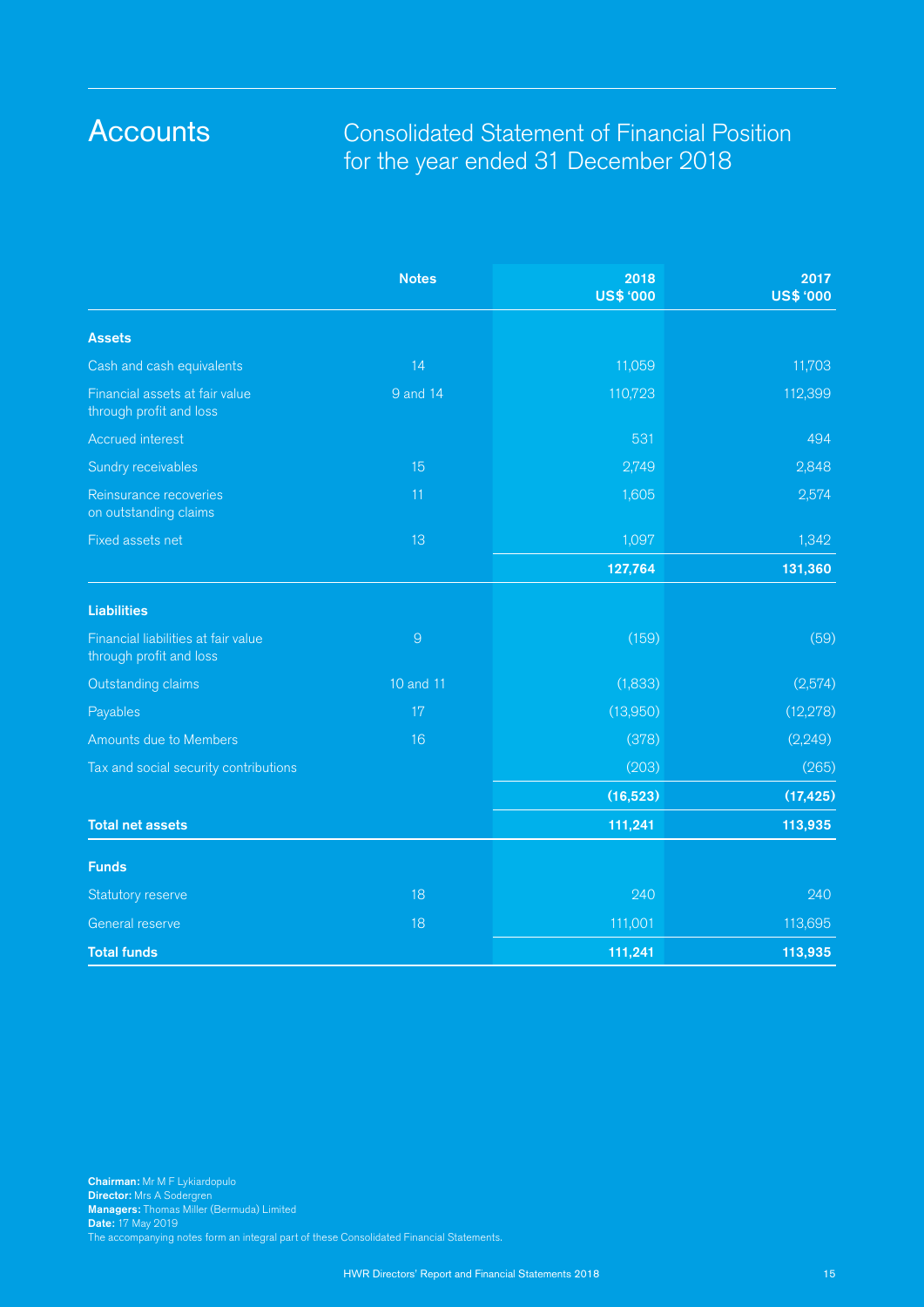### Consolidated Statement of Changes in Equity for the year ended 31 December 2018

|                                           |              | Company                  |                   | <b>Group</b>             |                   |
|-------------------------------------------|--------------|--------------------------|-------------------|--------------------------|-------------------|
|                                           | <b>Notes</b> | 2018<br><b>US\$ '000</b> | 2017<br>US\$ '000 | 2018<br><b>US\$ '000</b> | 2017<br>US\$ '000 |
| <b>Funds</b>                              |              |                          |                   |                          |                   |
| Statutory reserve balance brought forward |              | 240                      | 240               | 240                      | 240               |
| General reserve balance brought forward   |              | 113,548                  | 110,212           | 113,695                  | 110,212           |
|                                           |              | 113,788                  | 110,452           | 113,935                  | 110,452           |
| Net (loss) / income for the year          |              | (2,432)                  | 3,336             | (2,694)                  | 3,483             |
| Funds at end of year                      |              | 111,356                  | 113,788           | 111,241                  | 113,935           |
| Statutory reserve                         | 18           | 240                      | 240               | 240                      | 240               |
| General reserve                           | 18           | 111,116                  | 113,548           | 111,001                  | 113,695           |
| <b>Total funds</b>                        |              | 111,356                  | 113,788           | 111,241                  | 113,935           |

The accompanying notes form an integral part of these Consolidated Financial Statements.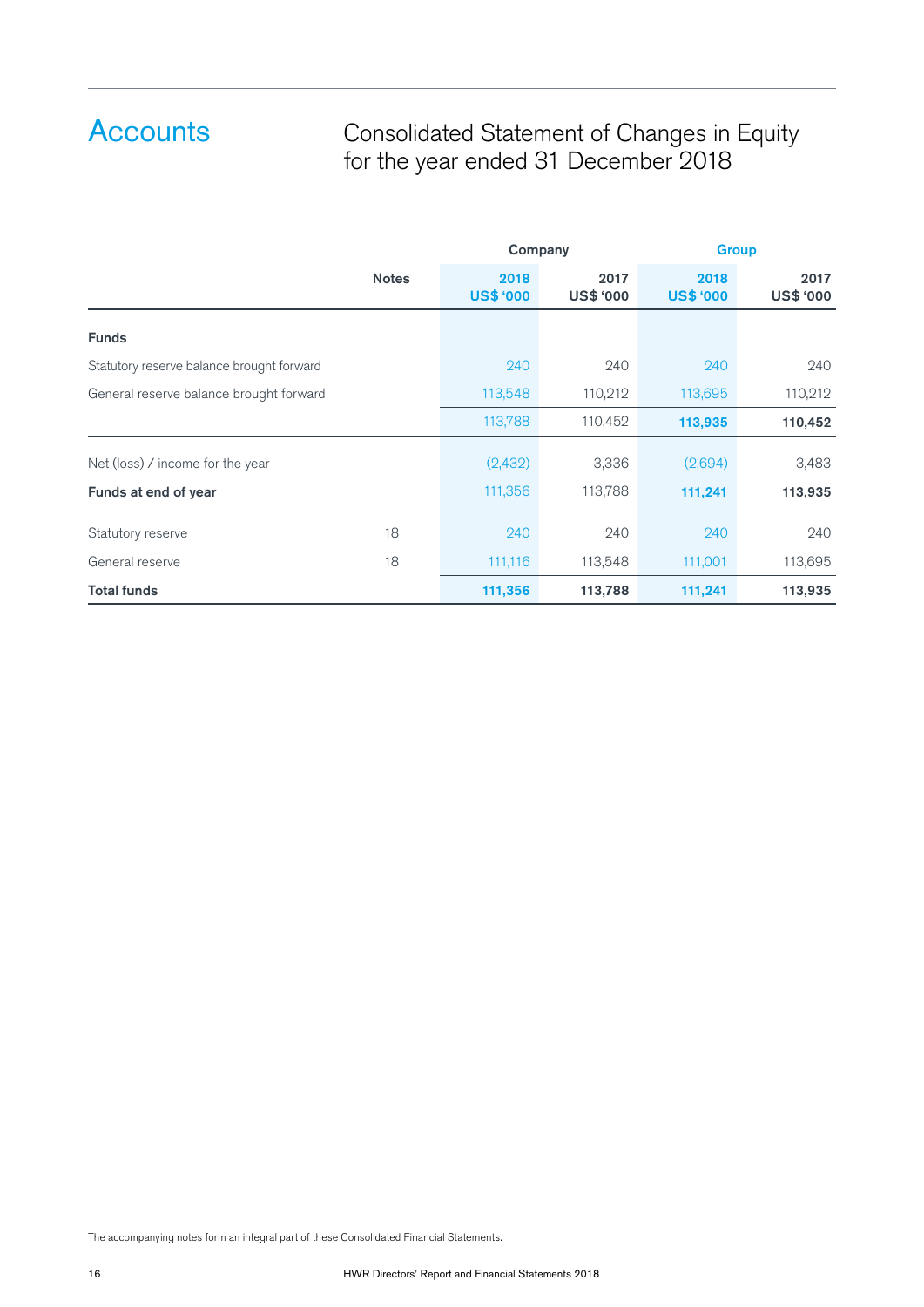### Consolidated Statement of Cash Flows for the year ended 31 December 2018

|                                                                    | 2018<br><b>US\$ '000</b> | 2017<br><b>US\$ '000</b> |
|--------------------------------------------------------------------|--------------------------|--------------------------|
| <b>Cash flows from operating activities</b>                        |                          |                          |
| Net (loss) / income for the year                                   | (2,694)                  | 3,483                    |
| Adjustments for:                                                   |                          |                          |
| Gain on sale of financial investments                              | (870)                    | (1,366)                  |
| Net unrealised loss / (gain) on valuation of financial investments | 3,141                    | (3,188)                  |
| Depreciation and impairment                                        | 181                      | 30                       |
| Changes in working capital:                                        |                          |                          |
| Decrease in reinsurance recoveries on outstanding claims           | 969                      | 1,217                    |
| Decrease in sundry receivables                                     | 99                       | 262                      |
| Increase in accrued interest                                       | (37)                     | (133)                    |
| (Decrease) / increase in amounts due (to) / from Members           | (1,871)                  | 3,443                    |
| Decrease in outstanding claims                                     | (741)                    | (1,222)                  |
| Increase / (decrease) in payables                                  | 1,672                    | (1,129)                  |
| (Decrease) / increase in tax and social security contributions     | (62)                     | 26                       |
| <b>Cash flows from operating activities</b>                        | (213)                    | 1,423                    |
| <b>Cash flows from investing activities</b>                        |                          |                          |
| Purchase of financial investments                                  | (128, 440)               | (123,031)                |
| Proceeds from sale of financial investments                        | 127,945                  | 118,288                  |
| Cash flows used in investing activities                            | (495)                    | (4,743)                  |
| Foreign currency translation                                       | 64                       | (167)                    |
| Net decrease in cash and cash equivalents                          | (644)                    | (3,487)                  |
| Cash and cash equivalents at beginning of year                     | 11,703                   | 15,190                   |
| Cash and cash equivalents at end of year                           | 11,059                   | 11,703                   |

The accompanying notes form an integral part of these Consolidated Financial Statements.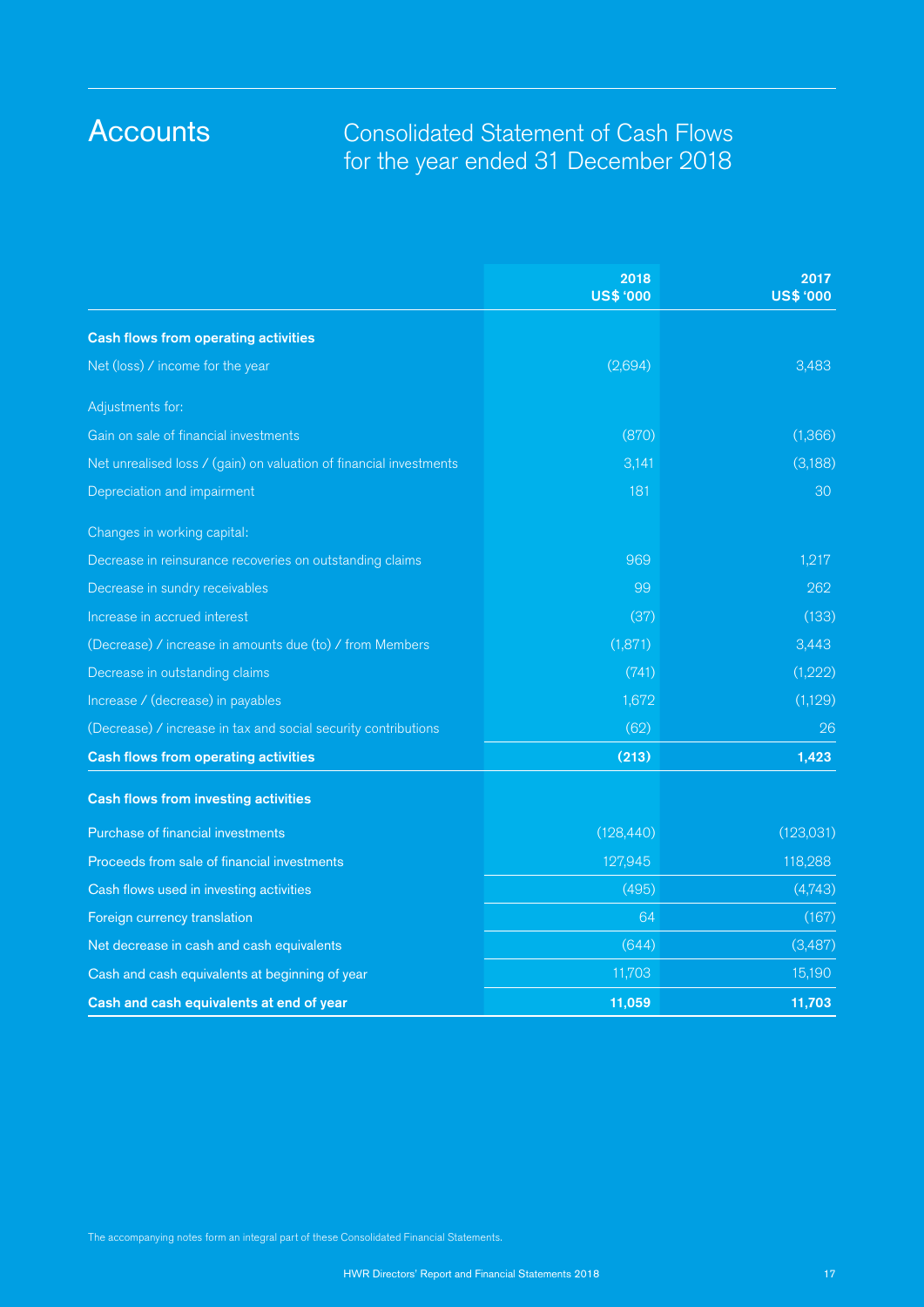### Notes to the Consolidated Financial Statements for the year ended 31 December 2018

#### 1. Constitution

Hellenic Mutual War Risks Association (Bermuda) Limited (the "Association") insures Greek owned merchant ships against war risks. The Association was incorporated as an exempt company in Bermuda under an Act of the Bermuda Legislature. The Association's Rules and Bye-Laws contain details of powers concerning the conduct of the business and management of the Association. The Association holds an insurance permit under section 22 of the Insurance Act 2008 (an Act of Tynwald) to carry out insurance business in or from the Isle of Man. The Association is subject to Isle of Man income tax at a rate of 0%. Under current Bermuda law, the Association is not required to pay any taxes in Bermuda on either income or capital gains. The Association has received an undertaking from the Minister of Finance in Bermuda that in the event of any such taxes being imposed, the Association will be exempted from taxation until the year 2035.

#### 2. Accounting policies

#### a) General information and statement of compliance with IFRS

These consolidated financial statements of the Association have been prepared in accordance with International Financial Reporting Standards (IFRS).

These consolidated financial statements have been prepared on a historical cost basis, except that listed investments have been measured at fair value as disclosed in note 2(J) and note 9. All transactions relate to continuing activities.

All premiums are classified as insurance premiums under IFRS 4 "Insurance Contracts" and have been recognised within the Statement of Comprehensive Income. Therefore, the Company has elected to take advantage of the exemption under Paragraph 19 (3) of the Insurance Regulations 2018, not to prepare Regulatory Information.

The consolidated financial statements for the year ended 31 December 2018 (including comparatives) were approved and authorised for issue by the Board of Directors on 17 May 2019.

#### b) Principles of consolidation

The Association owns 100% of the issued share capital of Hellenic Shipping War Risks Insurance S.A., which in Greek is named Ellinikai Naftiliakai Asfalissis Kata Kindinon Polemou A.E. ("Ellinikai"), a company incorporated in Greece.

The consolidated financial statements include the accounts of the Association and Ellinikai. The consolidation is conducted under the historical cost convention.

#### c) Policy Year accounting

For internal accounting and reporting purposes, the Association follows Policy Year accounting.

Contributions and premiums, reinsurance premiums payable, claims and reinsurance recoveries are allocated to the Policy Years to which they relate.

Investment income, profits/losses on sale of investments and currency exchange gains/losses are allocated proportionally to the funds on the General Reserve and open Policy Years.

The management fee and general expenses are allocated to the current Policy Year.

#### d) Non-US dollar currencies

The consolidated financial statements have been drawn up in US dollars, the presentation currency of the Association.

Foreign currency assets and liabilities and movement on forward currency contracts have been translated at the closing US dollar exchange rate at the year end. The resultant difference is included within exchange gains/losses (see note 7).

Revenue transactions are translated into US dollars at the closing rate applicable for the month in which the transaction took place.

All exchange gains/losses whether realised or unrealised have been included in the Consolidated Statement of Comprehensive Income.

#### e) Contributions and premiums

Contributions and premiums, less returns, are the total receivable for the whole period of cover provided by the contracts incepting during the accounting period together with any premium adjustments relating to prior accounting periods.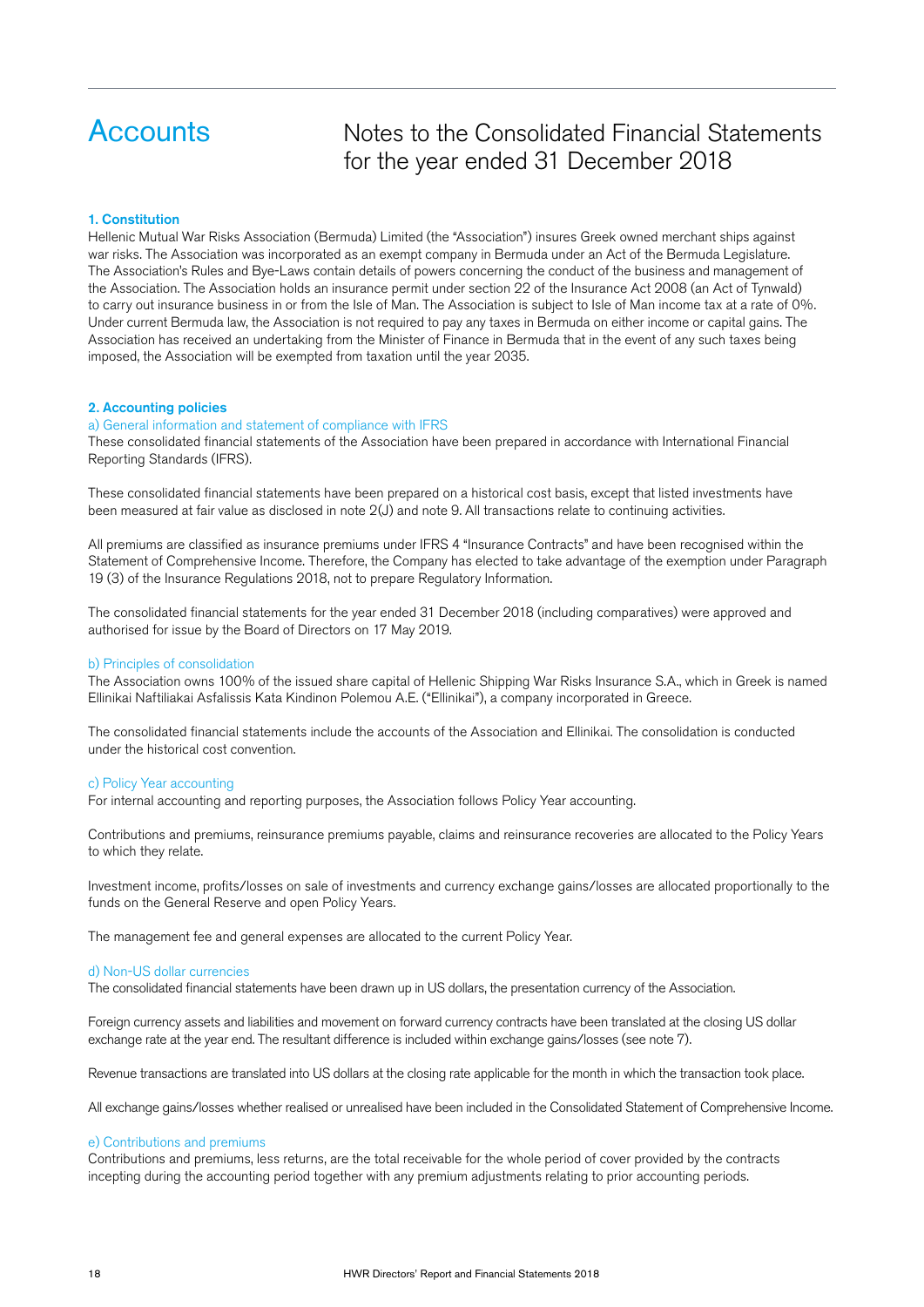#### 2. Accounting policies (continued)

#### f) Claims

Incurred claims include claims paid, the estimated cost of known outstanding claims and a provision for incurred but not reported claims. These amounts are shown net of reinsurance recoveries in the Consolidated Statement of Comprehensive Income.

Estimated costs of known outstanding claims are based on the Managers' best assessment and judgement of the expected final costs of any claim, relying on the information available at the time. Inherent in these estimates are factors that could vary as the claims develop, including reports on the background facts of an incident and advice from lawyers appointed on the Association's behalf. Accordingly, the amounts provided for estimated outstanding claims may differ materially from the Association's ultimate liability for such claims. Estimates on individual claims are reviewed on a regular basis and any differences are recorded in the period in which they are determined. Outstanding claims in the consolidated statement of financial position are shown gross and reinsurance recoveries are shown as an asset.

The provision for claims incurred but not reported is based on the Managers' best estimate of the final cost of any claims arising out of events that occurred during the year, but which have not currently been reported to the Association. The Association does not experience a volume of claims sufficient to allow meaningful actuarial analysis and so the estimate is based on the Managers' assessment of the likelihood of claims being incurred but not reported. Accordingly, the provision for claims incurred but not reported may differ materially from the actual amount of such claims and differences are recorded in the period in which they are determined.

#### g) Reinsurance recoveries

The amount credited to the Consolidated Statement of Comprehensive Income for reinsurance recoveries relates to recoveries on claims incurred during the year.

#### h) Reinsurance premiums

Reinsurance premiums payable by the Association are charged to the Consolidated Statement of Comprehensive Income on an accruals basis. Reinsurance does not relieve the Association's obligations to insured Members and a reinsurer insolvency could expose the Association to the risk of loss. Accordingly provisions are established for any reinsurance amounts due that management deems to be uncollectible.

#### I) Investment return

Investment return comprises interest received and accrued on bonds and bank deposits, dividend receipts and profits and losses on the disposal of investments.

#### j) Investments

Bonds, mutual funds and alternatives funds are stated at fair value through profit and loss and are held in the trading portfolio. Fair value is determined to be the market value as at the end of each reporting period. An impairment review is carried out on each holding at the end of each reporting period and any movements arising are recognised in the Consolidated Statement of Comprehensive Income.

#### k) Fixed assets and depreciation and impairment

The fair value of the Group's Land and Buildings was arrived at on the basis of a valuation carried out as at 1 January 2014 by Messrs Savills plc, independent valuers not connected with the Association. The valuation, which conforms to International Valuation Standards, was arrived at by reference to market evidence of transaction prices for similar properties. The fair value by this valuation was treated as deemed cost by the Association as per IFRS 1. The valuation of the Land and Buildings have since been reassessed by Savills plc as at 31 December 2018, and a resulting impairment loss has been recorded in the current year.

The valuation as at 1 January 2014, as mentioned above has also provided an estimation for the useful life of each asset (with a range of 31 to 33 years from the valuation date) on which the yearly depreciation amounts have been calculated on a straight line basis.

Depreciation regarding Furniture & Fittings is calculated at rates between 10% and 20% from the first day of usage (and on a straight line basis) of each component, up to its respective estimated residual value.

#### l) Reserves

The permitted purposes for which the funds and reserves are maintained are stated within the Association's Rules.

#### m) Cash and cash equivalents

Cash and cash equivalents are defined as cash on hand, demand deposits and short-term, highly liquid investments readily convertible to known amounts of cash and which are subject to insignificant risk of changes in value. Cash equivalents are investments with original maturity of three months or less from the date of acquisition. (The cash and cash equivalents of the Association are analysed in more detail in note 14).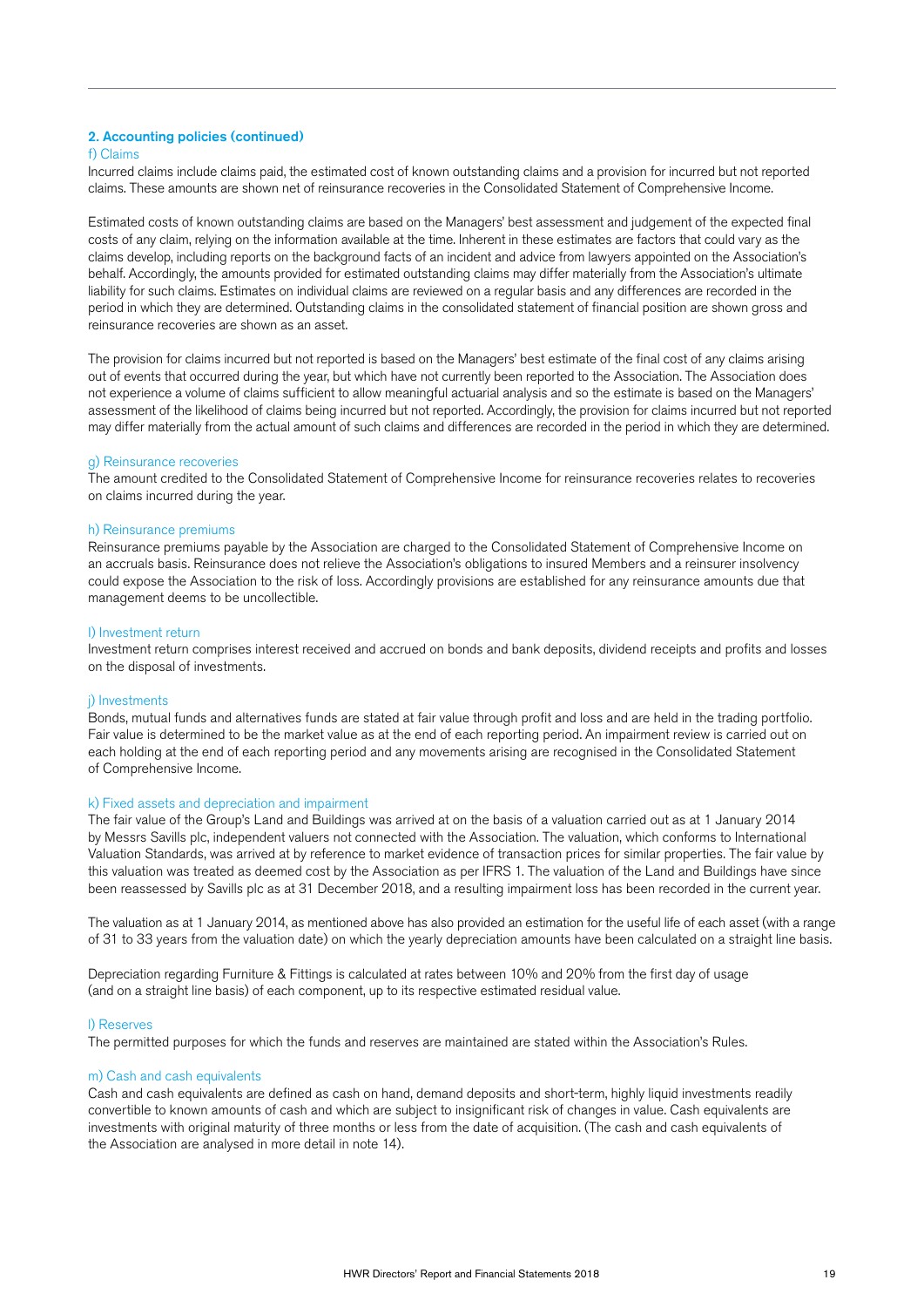### Notes to the Consolidated Financial Statements for the year ended 31 December 2018 (continued)

#### 2. Accounting policies (continued)

#### n) Financial instruments

Financial assets and financial liabilities are recognised when the Association becomes a party to the contractual provisions of the financial instrument.

Financial assets are derecognised when the contractual rights to the cash flows from the financial asset expire, or when the financial asset and all substantial risks and rewards are transferred.

A financial liability is derecognised when it is extinguished, discharged, cancelled or expires.

Financial assets and financial liabilities are measured initially at fair value plus transactions costs, except for financial assets and financial liabilities carried at fair value through profit or loss, which are measured initially at fair value.

Financial assets and financial liabilities are measured subsequently as described below.

#### Financial assets

For the purpose of subsequent measurement, financial assets other than those designated and effective as hedging instruments are classified into the following categories upon initial recognition:

- loans and receivables
- financial assets at fair value through profit or loss

The category determines subsequent measurement and whether any resulting income and expense is recognised in profit or loss or in other comprehensive income.

All financial assets except for those at fair value through profit or loss are subject to review for impairment at least at each reporting date. Financial assets are impaired when there is any objective evidence that a financial asset or a group of financial assets is impaired. Different criteria to determine impairment are applied for each category of financial assets, which are described below.

#### Loans and receivables

Amounts due from members and sundry receivables are non-derivative financial assets with fixed or determinable payments that are not quoted in an active market. After initial recognition these are measured at amortised cost using the effective interest method, less provision for impairment. Discounting is omitted where the effect of discounting is immaterial. The Association's cash and cash equivalents, amounts due from members and sundry receivables fall into this category of financial instruments.

Individually significant receivables are considered for impairment when they are past due or when other objective evidence is received that a specific counterparty will default. Receivables that are not considered to be individually impaired are reviewed for impairment in groups, which are determined by reference to the industry and region of a counterparty and other shared credit risk characteristics. The impairment loss estimate is then based on recent historical counterparty default rates for each identified group.

#### Financial assets at fair value through profit or loss

Financial assets at fair value through profit or loss include financial assets that are either classified as held for trading or that meet certain conditions and are designated at fair value through profit or loss upon initial recognition.

Assets in this category are measured at fair value with gains or losses recognised in profit or loss. The fair values of derivative financial instruments are determined by reference to active market transactions or using a valuation technique where no active market exists.

#### Financial liabilities

The Association's financial liability pertains to its payables. Payables are measured subsequently at amortised cost using the effective interest method.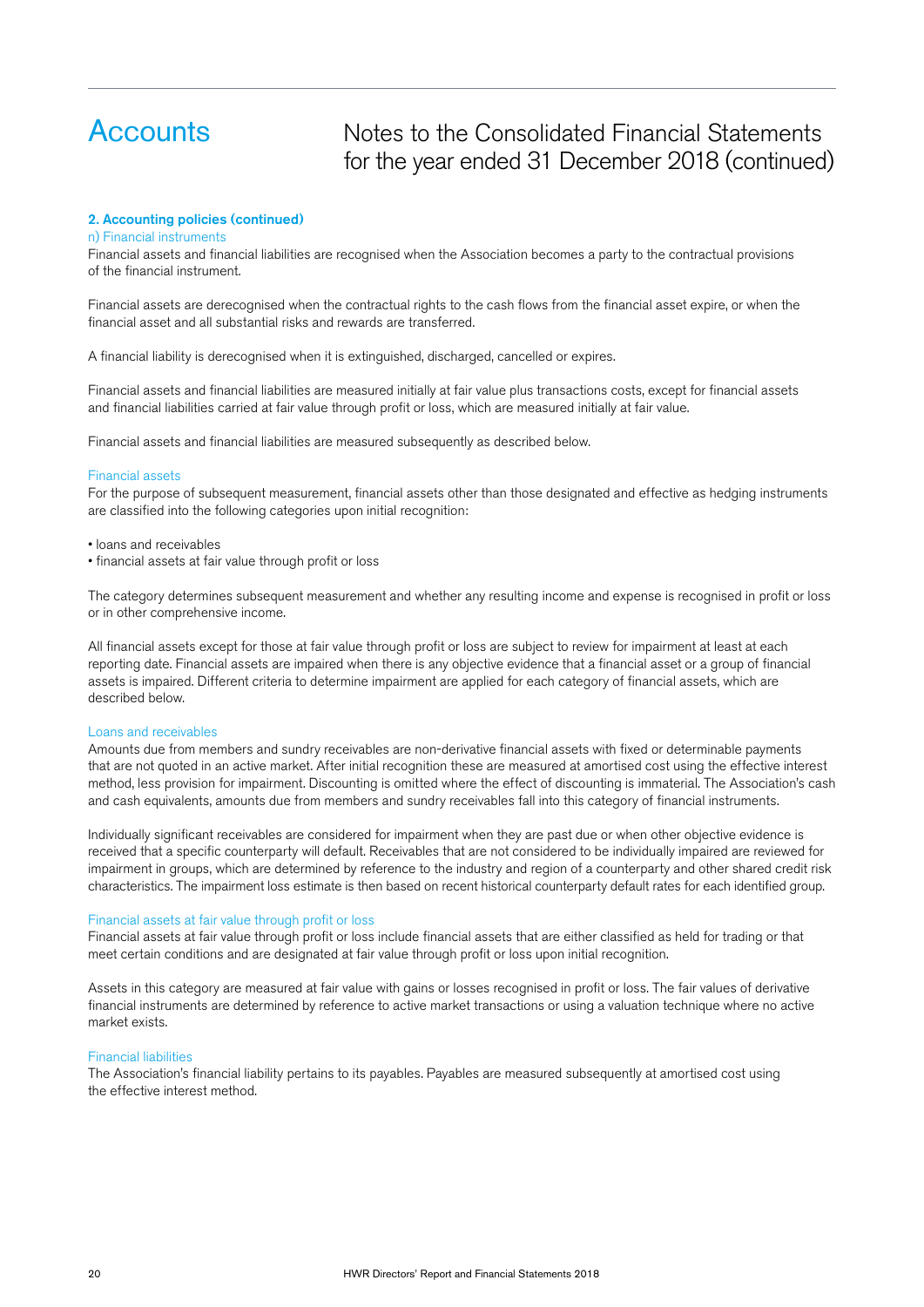#### 2. Accounting policies (continued)

#### o) Significant accounting judgements, estimates and assumptions

The following are significant management judgements, estimates and assumptions in applying the accounting policies of the Association that have the most significant effect on the consolidated financial statements.

#### Impairment

An impairment loss is recognised for the amount by which an asset's carrying amount exceeds its recoverable amount. The recoverable amount is determined by managements best estimate. The actual results may vary, and may cause significant adjustments to the Group's assets within the next financial year.

#### Fair value of financial instruments

Management uses valuation techniques in measuring the fair value of financial instruments, where active market quotes are not available. In applying the valuation techniques, management makes maximum use of market inputs, and uses estimates and assumptions that are, as far as possible, consistent with observable data that market participants would use in pricing the instrument. Where applicable data is not observable, management uses its best estimate about the assumptions that market participants would make. These estimates may vary from the actual prices that would be achieved in an arm's length transaction at the reporting date.

#### Claims

The Association is currently handling various claims where the actual outcome may vary from the amount recognised in the consolidated financial statements. None of the provisions will be discussed here in further detail so as not to seriously prejudice the Association's position in the related claims (see also note 2(f)).

#### Financial instruments measured at fair value

The following table presents financial assets and liabilities measured at fair value in the consolidated statement of financial position in accordance with the fair value hierarchy. This hierarchy groups financial assets and liabilities into three levels based on the significance of inputs used in measuring the fair value of the financial assets and liabilities.

#### The fair value hierarchy has the following levels:

Level 1: quoted prices (unadjusted) in active markets for identical assets or liabilities

Level 2: inputs other than quoted prices included within Level 1 that are observable for the asset or liability, either directly (i.e. as prices) or indirectly (i.e. derived from prices)

Level 3: inputs for the asset or liability that are not based on observable market data (unobservable inputs).

The level within which the financial asset or liability is classified is determined based on the lowest level of significant input to the fair value measurement. The financial assets and liabilities measured at fair value in the consolidated statement of financial position are grouped into the fair value hierarchy as follows:

|                   | 2018<br>Level 1<br><b>US\$ '000</b> | 2018<br>Level <sub>2</sub><br><b>US\$ '000</b> | 2017<br>Level 1<br>US\$ '000 | 2017<br>Level 2<br>US\$ '000 |
|-------------------|-------------------------------------|------------------------------------------------|------------------------------|------------------------------|
| <b>Assets</b>     |                                     |                                                |                              |                              |
| Bonds & Equities  | 107,137                             |                                                | 107,877                      |                              |
| Alternatives fund | $\overline{\phantom{a}}$            | 3,586                                          | -                            | 4,330                        |
| Net fair value    | 107,137                             | 3,586                                          | 107,877                      | 4,330                        |

There have been no transfers in or out of level 3 in the reporting periods under review.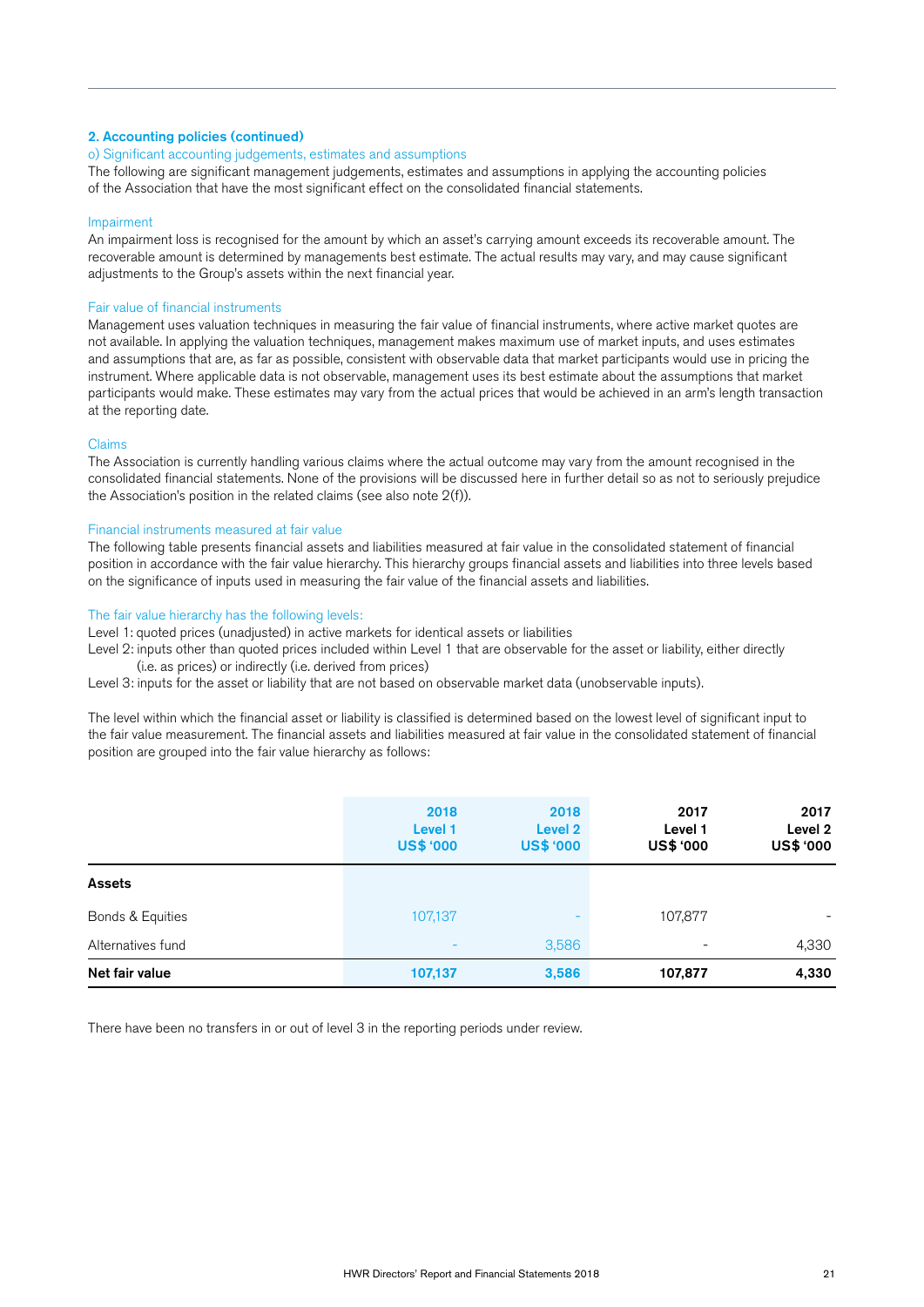Notes to the Consolidated Financial Statements for the year ended 31 December 2018 (continued)

#### 2. Accounting policies (continued)

Measurement of fair value

The methods and valuation techniques used for the purpose of measuring fair value are unchanged compared to the previous reporting period.

All the listed equity securities are denominated and are publicly traded in US Dollars or in Euros. Fair values have been determined by reference to their quoted bid prices at the reporting date.

The fair value of the Association's investments in money market funds has been determined by reference to their quoted bid prices at the reporting date. Gains and losses are recorded within investment return.

Gains or losses recognised in profit or loss for the period are presented in investment return and analysed in note 8 to the consolidated financial statements.

#### p) Future accounting pronouncements

At the date of authorisation of these consolidated financial statements, certain new standards, amendments and interpretations to existing standards have been published.

Management's policy is that all of the relevant pronouncements will be adopted in the Association's accounting policy for the first period beginning after the effective date of the pronouncement, unless there are applicable and relevant exemptions available. Information on new standards, amendments and interpretations that are expected to be relevant to the Association's financial statements are provided below. Certain other new standards and interpretations have been issued that are not expected to have a material impact on the Association's consolidated financial statements.

#### IFRS 9 Financial instruments

IFRS 9, which has been issued with an effective date of 1 January 2018, aims to replace IAS 39 Financial Instruments: Recognition and Measurement in its entirety. However, under section 20A of IFRS 4, there is an exemption from applying IFRS 9, provided certain criteria are met. As the Association satisfies the criteria, detailed in section 20B of IFRS 4, it is not applying IFRS 9 while the exemption is available. The Association will apply IAS 39 Financial Instruments: Recognition and Measurement for annual periods beginning before 1 January 2022, when the exemption is no longer available.

#### IFRS 17 Insurance Contracts

This IFRS has been issued and will replace IFRS 4 on accounting for insurance contracts. It has an effective date of 1 January 2022.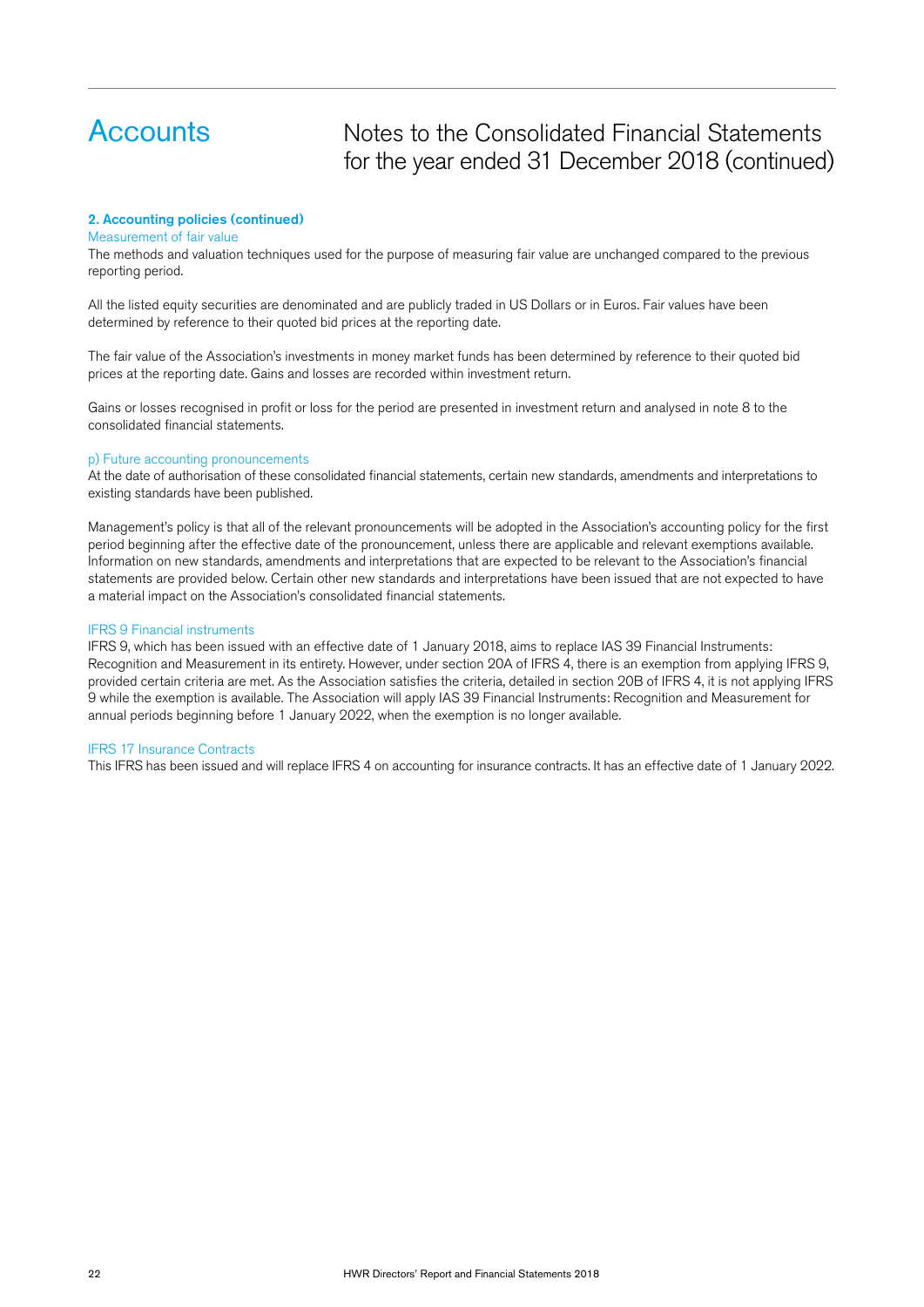#### 3. Contributions and premiums

|                         | 2018<br><b>US\$ '000</b> | 2017<br>US\$ '000 |
|-------------------------|--------------------------|-------------------|
| Advance contributions   | 1,275                    | 1,376             |
| Additional premiums     | 6,725                    | 5,226             |
| Ellinikai contributions | 16                       | 20                |
|                         | 8,016                    | 6,622             |

Before the start of each Policy Year, the Directors decide the rate of advance contribution to be paid for that year, expressed as a percentage of the total sum insured in respect of each entered ship. The level of the Association's income from advance contributions may be affected by changes in the number or value of ships entered. Any reduction in advance contribution income would result in reductions in initial reinsurance premiums and in acquisition costs (brokerage). For example, had there been a 10% (US\$127,500) reduction in the level of 2018 advance contributions, there would have been corresponding reductions of US\$70,500 in initial reinsurance premiums and US\$6,300 in acquisition costs. All other things being equal, a 10% reduction in advance contribution income would, therefore, have decreased the operating result by US\$50,700.

The level of the Association's income from additional premiums may be affected by the number of additional premium areas and the rates charged for trading to those areas. It may also be affected by changes in the number or value of ships entered. Any reduction in additional premium income would result in a reduction in additional reinsurance premium. For example, had there been a 10% (US\$672,500) reduction in the level of 2018 additional premium, there would have been a corresponding reduction of US\$498,100 in additional reinsurance premium. All other things being equal, a 10% reduction in additional premium income would, therefore, have decreased the operating result by US\$174,400.

Insurance risk is the likelihood that the Association will have to pay a claim. Claims exposure is primarily mitigated by a strategy of risk transfer through the Association's reinsurance programme. The Association's underwriting policy, which the Board reviews at least once a year, is also used to manage this risk.

#### 4. Reinsurance premiums

|            | 2018<br><b>US\$ '000</b> | 2017<br>US\$ '000 |
|------------|--------------------------|-------------------|
| Initial    | 705                      | 605               |
| Additional | 4,981                    | 5,728             |
|            | 5,686                    | 6,333             |

The rate the Association is charged for the initial reinsurance, which the Directors agree at their November meeting, is fixed before the start of each Policy Year and applies for the whole year. The reinsurance rates the Association is charged for voyages into additional premium areas are assessed on a voyage by voyage basis and vary according to the prevailing situation in each area. The level of the Association's additional premium reinsurance cost may also be affected by changes in the number of areas. Any increase in this reinsurance cost would result in higher additional premium income. For example, had there been a 10% (US\$498,100) increase in additional premium reinsurance cost, there would have been a corresponding increase of US\$672,500 in additional premium income. All other things being equal, the operating result would, therefore, have increased by US\$174,400.

Reinsurance risk is mitigated by placing reinsurance only with underwriters rated 'A' or above by AM Best or Standard & Poor's and by the careful monitoring of individual reinsurers' line sizes. The Association's reinsurance contract includes a term giving it the right to remove any underwriter that loses its 'A' rating. The Board reviews reinsurance annually before renewal.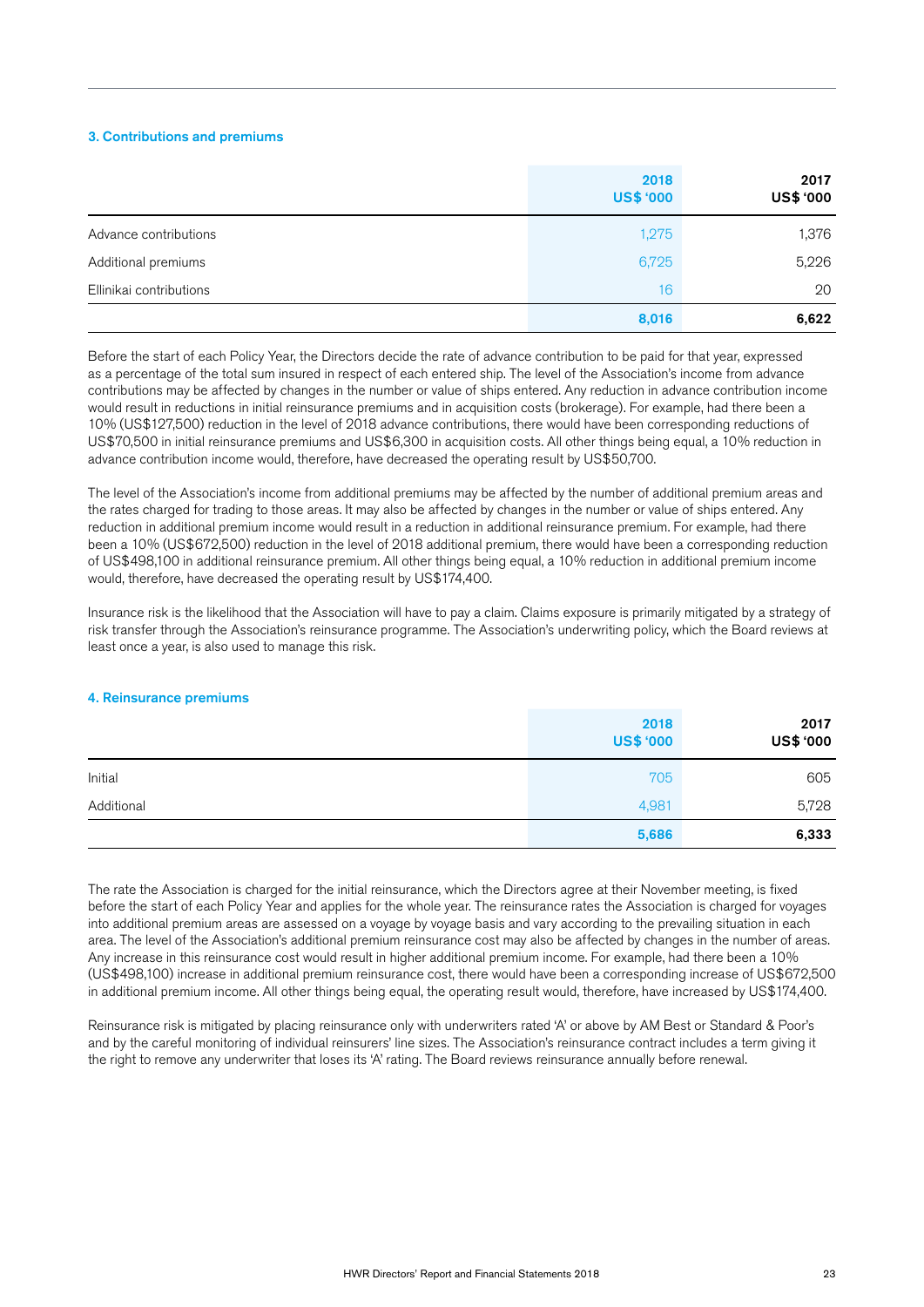### Notes to the Consolidated Financial Statements for the year ended 31 December 2018 (continued)

#### 5. Net incurred claims

|                                                  | 2018<br><b>US\$ '000</b> | 2017<br>US\$ '000 |
|--------------------------------------------------|--------------------------|-------------------|
| Gross claims paid                                | 1,091                    | 1,200             |
| Less: reinsurance recoveries                     | (1,065)                  | (1, 195)          |
| Net claims paid                                  | 26                       | 5                 |
| Decrease in provision for outstanding claims     | (741)                    | (1,222)           |
| Decrease in provision for reinsurance recoveries | 969                      | 1,217             |
| Increase / (Decrease) in net claims provisions   | 228                      | (5)               |
| Net incurred claims                              | 254                      |                   |

The Association is protected against the incidence of claims by reinsurance treaties under which the Association obtains recovery in full from its reinsurers in respect of all claims arising out of events occurring in all additional premium areas except for transits of the Indian Ocean / Arabian Sea / Gulf of Aden / Gulf of Oman / Southern Red Sea AP area, for which the Association continues to maintain a deductible of \$250,000 in respect of each and every incident. No claims were incurred in this AP area in 2018 although suspicious approaches and attacks continued to be reported. The ongoing use of on board security has been a key factor in ensuring no ships entered with the Association have been seized by Somali pirates since 2011. Since the 1997 Policy Year, the Association obtains recovery from reinsurers in excess of an annual aggregate deductible of US\$250,000 in respect of all claims arising out of events occurring in non-additional premium areas.

#### 6. Operating expenses

|                                                 | <b>Notes</b> | 2018<br><b>US\$ '000</b> | 2017<br>US\$ '000 |
|-------------------------------------------------|--------------|--------------------------|-------------------|
| Management fee                                  | 19           | 2,761                    | 2,567             |
| Charitable donations                            |              | 543                      | 252               |
| Directors' meetings - travel and hotel expenses |              | 274                      | 262               |
| Greek office expenses (Branch and Ellinikai)    |              | 170                      | 169               |
| Employee costs                                  |              | 139                      | 138               |
| Insurance expenses                              |              | 74                       | 74                |
| Managers' travel                                |              | 72                       | 79                |
| Audit fees                                      |              | 70                       | 70                |
| Legal and other professional charges            |              | 68                       | 76                |
| Printing and stationery                         |              | 38                       | 32                |
| Promotional expenses                            |              | 34                       | 18                |
| Depreciation, amortisation and impairment       | 13           | 181                      | 30                |
| Communications - telephone and postage          |              | 28                       | 34                |
| Government fees                                 |              | 26                       | 25                |
| Bank and finance charges                        |              | 23                       | 16                |
| Directors' fees                                 |              | 22                       | 22                |
| NATO PBOS Working Group                         |              | 16                       | 13                |
|                                                 |              | 4,539                    | 3,877             |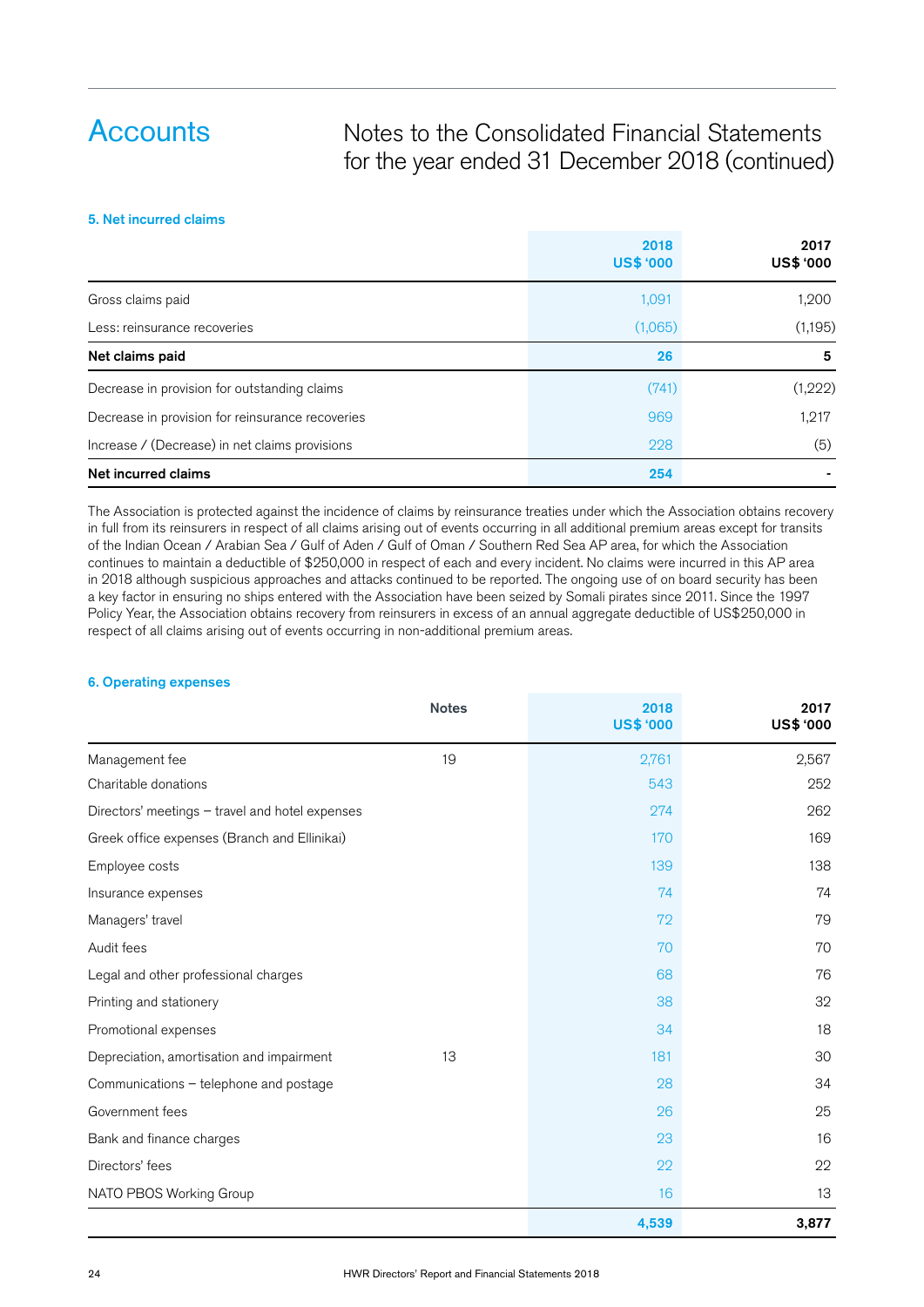#### 7. Net exchange (loss) / gain

|                                                    | 2018<br><b>US\$ '000</b> | 2017<br><b>US\$ '000</b> |
|----------------------------------------------------|--------------------------|--------------------------|
| Net exchange (loss) / gain on operating activities | (421)                    | 505                      |

#### 8. Investment return

|                                                                 | 2018<br><b>US\$ '000</b> | 2017<br>US\$ '000 |
|-----------------------------------------------------------------|--------------------------|-------------------|
| Interest on bonds                                               | 2,327                    | 1,945             |
| Interest on bank deposits                                       | 94                       | 54                |
| Loss / (gain) on sale of bond securities                        | (303)                    | 30                |
| Gain on sale of alternatives funds                              | 41                       |                   |
| Gain on sale of equity securities                               | 1,134                    | 1,336             |
| Rental / other income                                           | 69                       | 71                |
|                                                                 | 3,362                    | 3,436             |
| Net unrealised (loss) / gain on valuation of equity securities  | (2,905)                  | 2,968             |
| Net unrealised (loss) / gain on valuation of alternatives funds | (118)                    | 165               |
| Net unrealised (loss) / gain on valuation of bond securities    | (136)                    | 55                |
|                                                                 | (3,159)                  | 3,188             |
| Investment return                                               | 203                      | 6,624             |

#### 9. Investments

|                                            | 2018<br><b>US\$ '000</b> | 2017<br>US\$ '000 |
|--------------------------------------------|--------------------------|-------------------|
| <b>Bonds</b>                               | 78,400                   | 78,946            |
| Equities                                   | 28,737                   | 28,931            |
| Total listed investments at market value   |                          |                   |
| - cost US\$103,470 (2017 US\$101,223)      | 107,137                  | 107,877           |
| Alternatives Funds                         | 3,586                    | 4,330             |
| Forward contracts receivable (see note 14) |                          | 192               |
| Financial assets at fair value             | 110,723                  | 112,399           |
| Financial liabilities at fair value:       |                          |                   |
| Forward contracts payable (see note 14)    | (159)                    | (59)              |
|                                            | 110,564                  | 112,340           |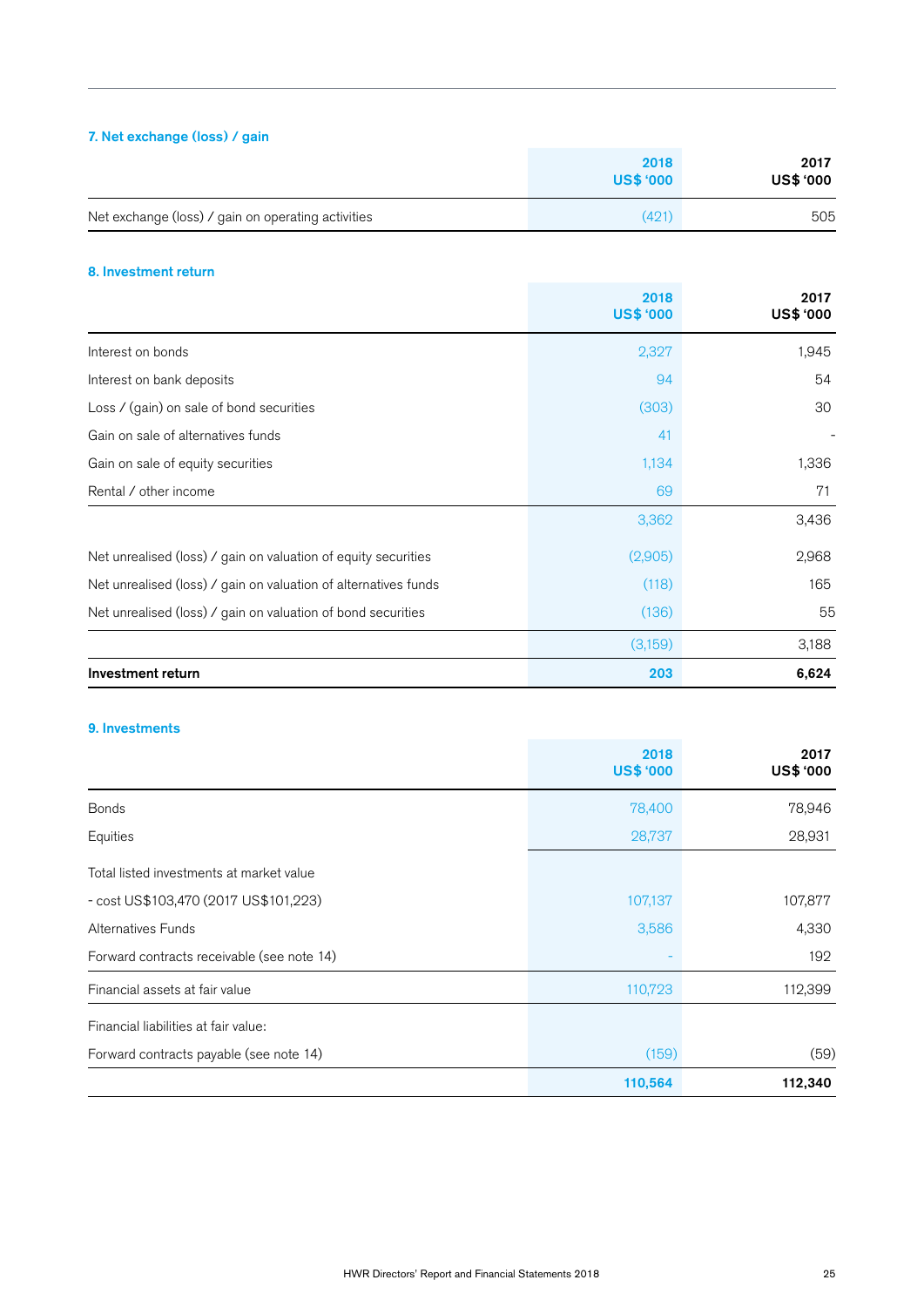### Notes to the Consolidated Financial Statements for the year ended 31 December 2018 (continued)

#### 9. Investments (continued)

The market value of the Association's investments in bonds may be affected by changes in the prevailing level of interest rates. At the date of the Consolidated Statement of Financial Position, the investments in bonds had effective interest rates between 0.875% and 4.5% (2017: 0.875% and 4.5%).

The risk of changes in interest rates, and other market risks, are managed by the Association's investment policy. The Investment Managers keep asset allocation under review, adjusting it according to the prevailing interest rates and other changes in the financial markets.

#### i) Interest rate risk

Interest rate risk arises primarily from investments in fixed interest securities. The modified duration is an indicator of the sensitivity of the assets and liabilities to changes in the current interest rates. The Association manages this risk through the specific investment guidelines under which the Investment Manager operates. At 31 December 2018, an increase / decrease of 50 basis points in interest yields, with all other variables held constant, profit for the year would have been US\$1,067,665 lower / higher.

#### ii) Market risk

Market risk is the risk of changes in the financial markets affecting the value of the Association's investments. It is managed by the Association's investment policy, which is monitored by means of reports from the Investment Managers to the Directors at each Board meeting.

#### iii) Equity price risk

The Association is exposed to equity securities price risk as a result of its holdings in equity investments, classified as financial assets at fair value through profit or loss. The majority of investments held are listed and traded on the New York and other recognised exchanges.

If the New York Stock Exchange had increased / decreased by 5%, with all other variables held constant, and all the Association's equity investments moving according to historical correlation with the index the profit for the year would increase / decrease by US\$1,436,900 respectively.

No loans have been made to Directors, Officers or Managers and none are contemplated.

No other unquoted investments were held during the year.

All quoted investments are listed on major stock exchanges.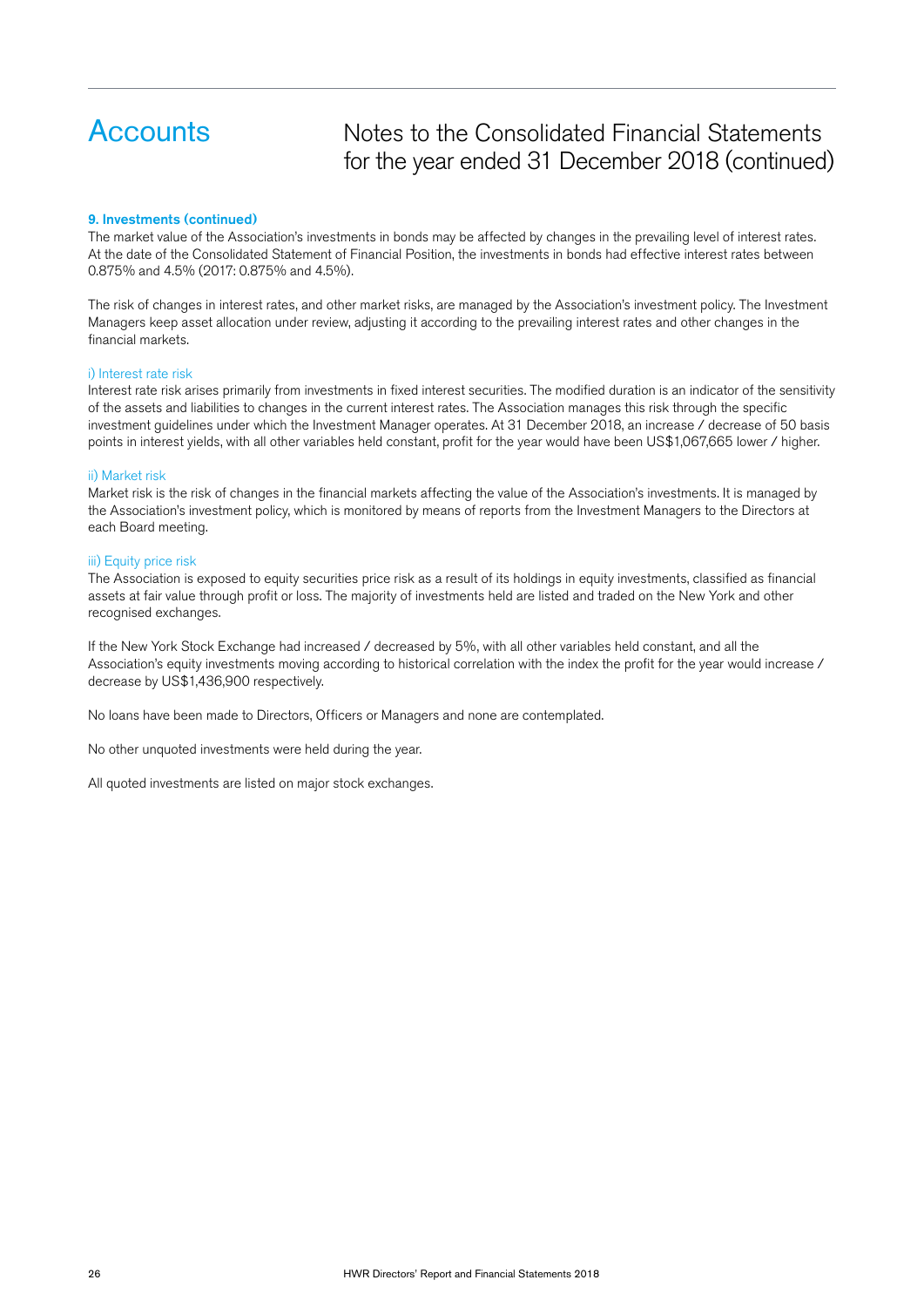### 10. Claims development

|                                   | 2011<br>US\$ '000 | 2012<br>US\$ '000 | 2013<br>US\$ '000 | 2014<br>US\$ '000 | 2015<br><b>US\$ '000</b> |
|-----------------------------------|-------------------|-------------------|-------------------|-------------------|--------------------------|
| As at end of first financial year | 32,904            | 8,181             | 642               | 365               | 4,364                    |
| One year later                    | 28,029            | 8,909             | 551               | 314               | 7,542                    |
| Two years later                   | 29,643            | 11,425            | 552               | 288               | 7,654                    |
| Three years later                 | 26,242            | 10,255            | 552               | 288               | 7,755                    |
| Four years later                  | 26,244            | 9,965             | 552               | 288               |                          |
| Five years later                  | 26,048            | 9,424             | 552               |                   |                          |
| Six years later                   | 26,048            | 9,424             |                   |                   |                          |
| Seven years later                 | 26,048            |                   |                   |                   |                          |
| Current estimate                  | 26,048            | 9,424             | 552               | 288               | 7,755                    |
| Cumulative payments               | (26, 048)         | (9,404)           | (552)             | (288)             | (7, 474)                 |
|                                   |                   | 20                |                   |                   | 281                      |

|                                   | 2016<br>US\$ '000 | 2017<br>US\$ '000 | 2018<br>US\$ '000 | Total<br>US\$ '000 |
|-----------------------------------|-------------------|-------------------|-------------------|--------------------|
| As at end of first financial year | 696               | 512               | 308               |                    |
| One year later                    | 597               | 458               |                   |                    |
| Two years later                   | 594               |                   |                   |                    |
| Three years later                 |                   |                   |                   |                    |
| Four years later                  |                   |                   |                   |                    |
| Five years later                  |                   |                   |                   |                    |
| Six years later                   |                   |                   |                   |                    |
| Seven years later                 |                   |                   |                   |                    |
| Current estimate                  | 594               | 458               | 308               |                    |
| Cumulative payments               | (592)             | (448)             | (22)              |                    |
|                                   | $\overline{2}$    | 10                | 286               | 599                |
| Claims reserves on earlier years  |                   |                   |                   | 1,234              |
| <b>Claims reserves</b>            |                   |                   |                   | 1,833              |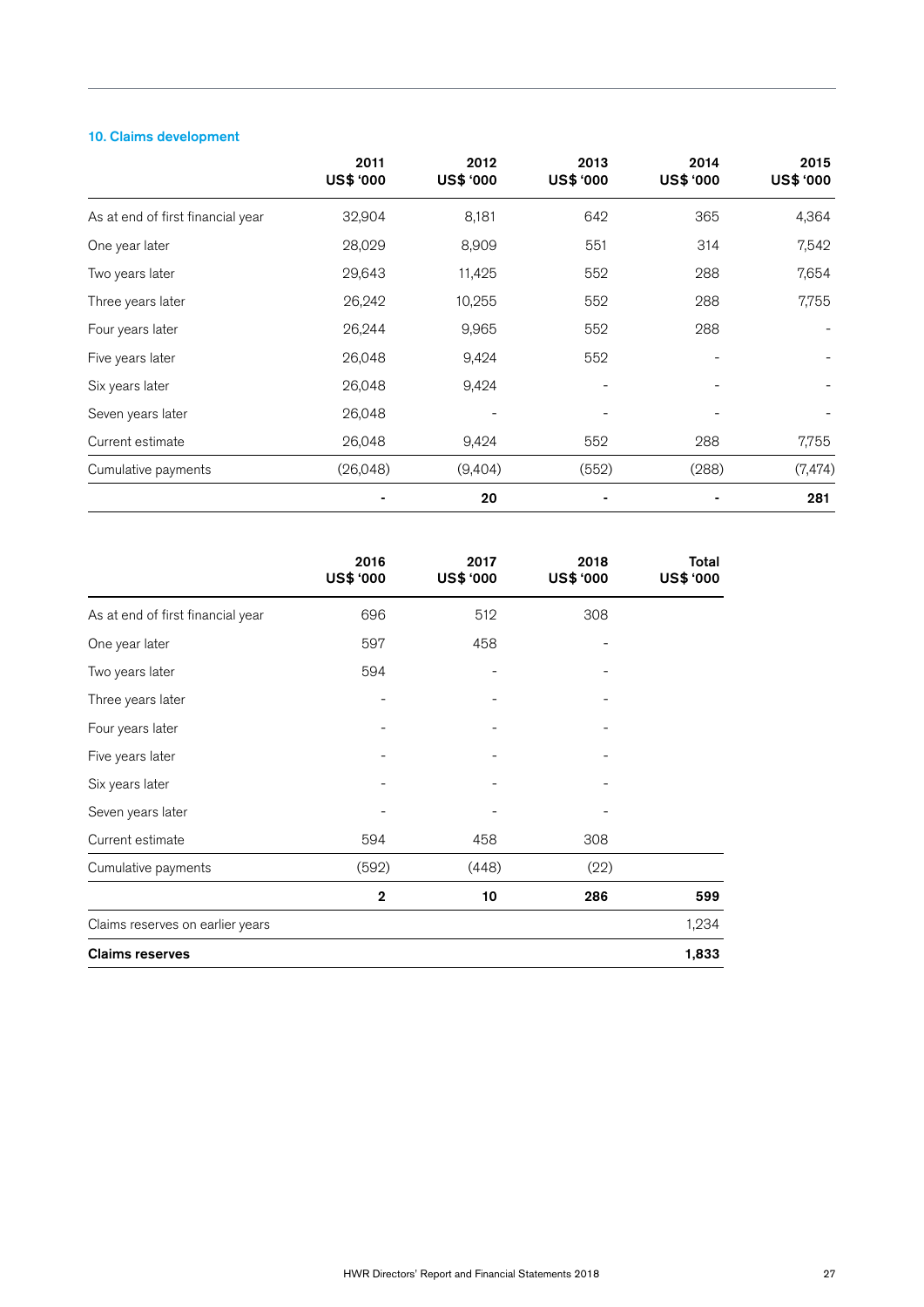### Notes to the Consolidated Financial Statements for the year ended 31 December 2018 (continued)

#### 11. Outstanding claims

|                                      | 2018<br><b>US\$ '000</b> |             |            | 2017<br>US\$ '000 |             |     |
|--------------------------------------|--------------------------|-------------|------------|-------------------|-------------|-----|
|                                      | Gross                    | Recoverable | <b>Net</b> | Gross             | Recoverable | Net |
| Reported unpaid claims relating to:  |                          |             |            |                   |             |     |
| open underwriting years:             |                          |             |            |                   |             |     |
| 2018                                 | 286                      | (58)        | 228        |                   |             |     |
| Closed underwriting years            |                          |             |            |                   |             |     |
| 2017                                 | 10                       | (10)        |            | 452               | (452)       |     |
| Previously closed underwriting years | 1,537                    | (1,537)     |            | 2,122             | (2,122)     |     |
|                                      | 1,833                    | (1,605)     | 228        | 2,574             | (2,574)     |     |

At the November 2018 board meeting the Directors closed the 2017 underwriting year.

#### 12. Contingent liability

The Association remains involved in litigation in relation to the loss of the DEMETRA BEAUTY in the Gulf of Oman in January 1991.

In 2017, the Association was successful in the Piraeus Court of Appeal in defeating various claims made by the Owners of the DEMETRA BEAUTY. Owners filed an appeal to the Supreme Court which was heard in September 2018. The Supreme Court's decision is expected shortly. The Association continues to believe that there is no liability on the Association in the matter although, as in previous years, an estimate of the legal costs likely to be incurred in the continued defence of the case is included in the provision for outstanding claims (see Notes 2(F) and 11).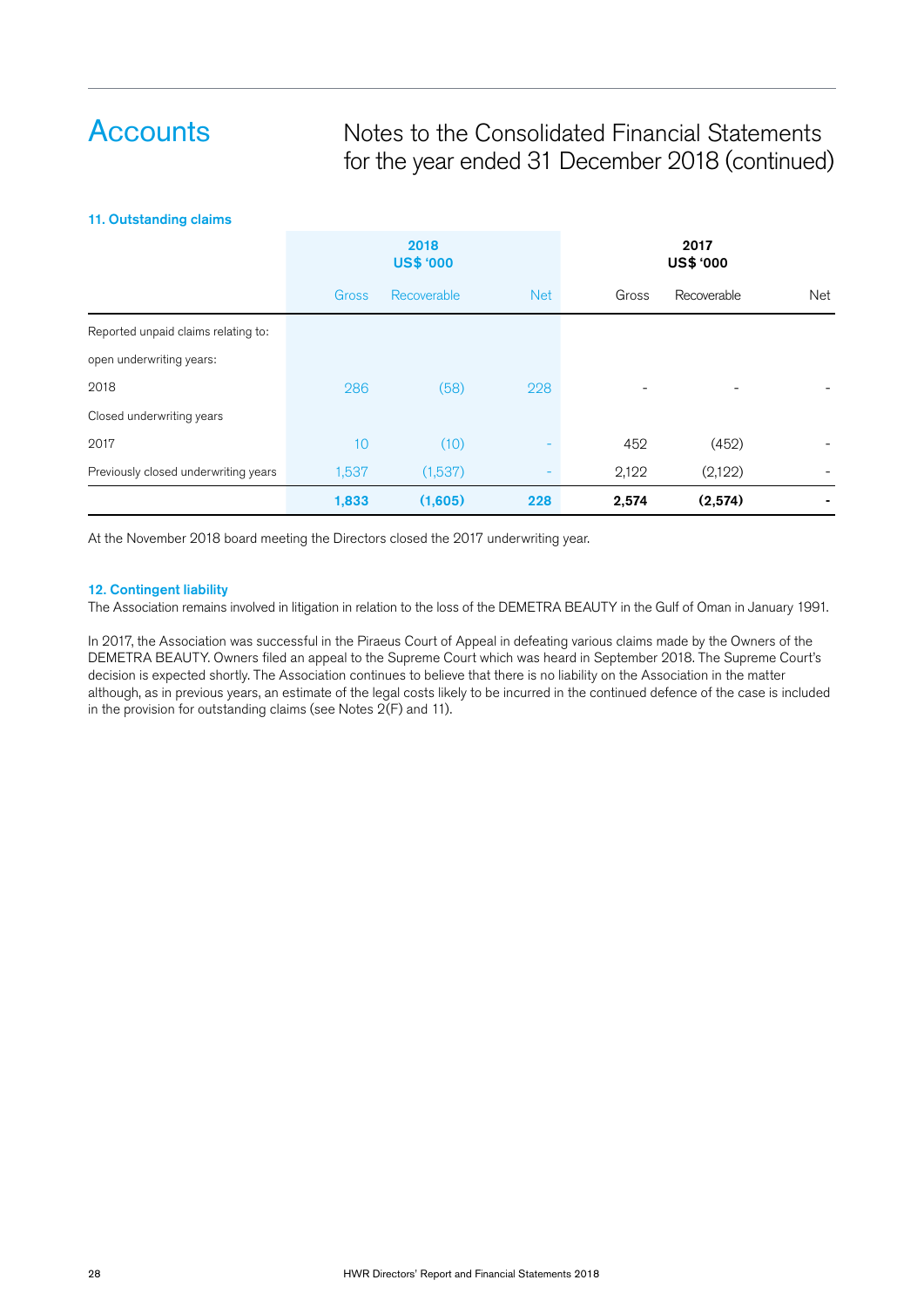#### 13. Fixed assets

|                                         | Land and<br><b>Buildings</b> | <b>Furniture</b><br>and Fittings | Total     |
|-----------------------------------------|------------------------------|----------------------------------|-----------|
|                                         | US\$ '000                    | US\$ '000                        | US\$ '000 |
| Cost                                    |                              |                                  |           |
| At 1 January 2018                       | 2,212                        | 61                               | 2,273     |
| Foreign currency translation adjustment | (106)                        | (3)                              | (109)     |
| At 31 December 2018                     | 2,106                        | 58                               | 2,164     |
| <b>Accumulated depreciation</b>         |                              |                                  |           |
| At 1 January 2018                       | (872)                        | (59)                             | (931)     |
| Depreciation (see note 6)               | (28)                         |                                  | (28)      |
| Impairment loss (see note 6)            | (153)                        |                                  | (153)     |
| Foreign currency translation adjustment | 42                           | 3                                | 45        |
| At 31 December 2018                     | (1,011)                      | (56)                             | (1,067)   |
| <b>Net Book Value</b>                   |                              |                                  |           |
| At 31 December 2018                     | 1,095                        | $\mathbf 2$                      | 1,097     |
| At 31 December 2017                     | 1,340                        | $\mathbf{2}$                     | 1,342     |

Included within land and buildings is investment property of \$1,030,000 (2017: \$1,252,080).

The value of the Group's Land and Buildings has reduced this year due to an impairment loss of \$153,000 being recorded. The impairment loss has been arrived at on the basis of a valuation carried out as at 31 December 2018 by Messrs Savills plc, independent valuers not connected with the Association. The valuation, which conforms to International Valuation Standards, was arrived at by reference to market evidence of transaction prices for similar properties.

#### 14. Cash and investments summary

| Cash and cash equivalents and investments | 2018<br>Cost<br><b>US\$ '000</b> | 2018<br><b>Fair Value</b><br><b>US\$ '000</b> | 2017<br>Cost<br>US\$ '000 | 2017<br><b>Fair Value</b><br>US\$ '000 |
|-------------------------------------------|----------------------------------|-----------------------------------------------|---------------------------|----------------------------------------|
| Interest bearing securities               | 78,566                           | 78,400                                        | 79,008                    | 78,946                                 |
| Cash and cash equivalents                 | 10,482                           | 10,482                                        | 11,053                    | 11,052                                 |
| Alternatives Funds                        | 3,193                            | 3,586                                         | 3,780                     | 4,330                                  |
| Equities                                  | 24,904                           | 28,737                                        | 22,215                    | 28,931                                 |
| Forward contracts receivable (see note 9) |                                  |                                               |                           | 192                                    |
| Company Total                             | 117,145                          | 121,205                                       | 116,056                   | 123,451                                |
| Subsidiary cash                           | 577                              | 577                                           | 651                       | 651                                    |
| Cash and cash equivalents and investments | 117,722                          | 121,782                                       | 116,707                   | 124,102                                |
| Forward contracts payable (see note 9)    |                                  | (159)                                         |                           | (59)                                   |
| Group total                               | 117,722                          | 121,623                                       | 116,707                   | 124,043                                |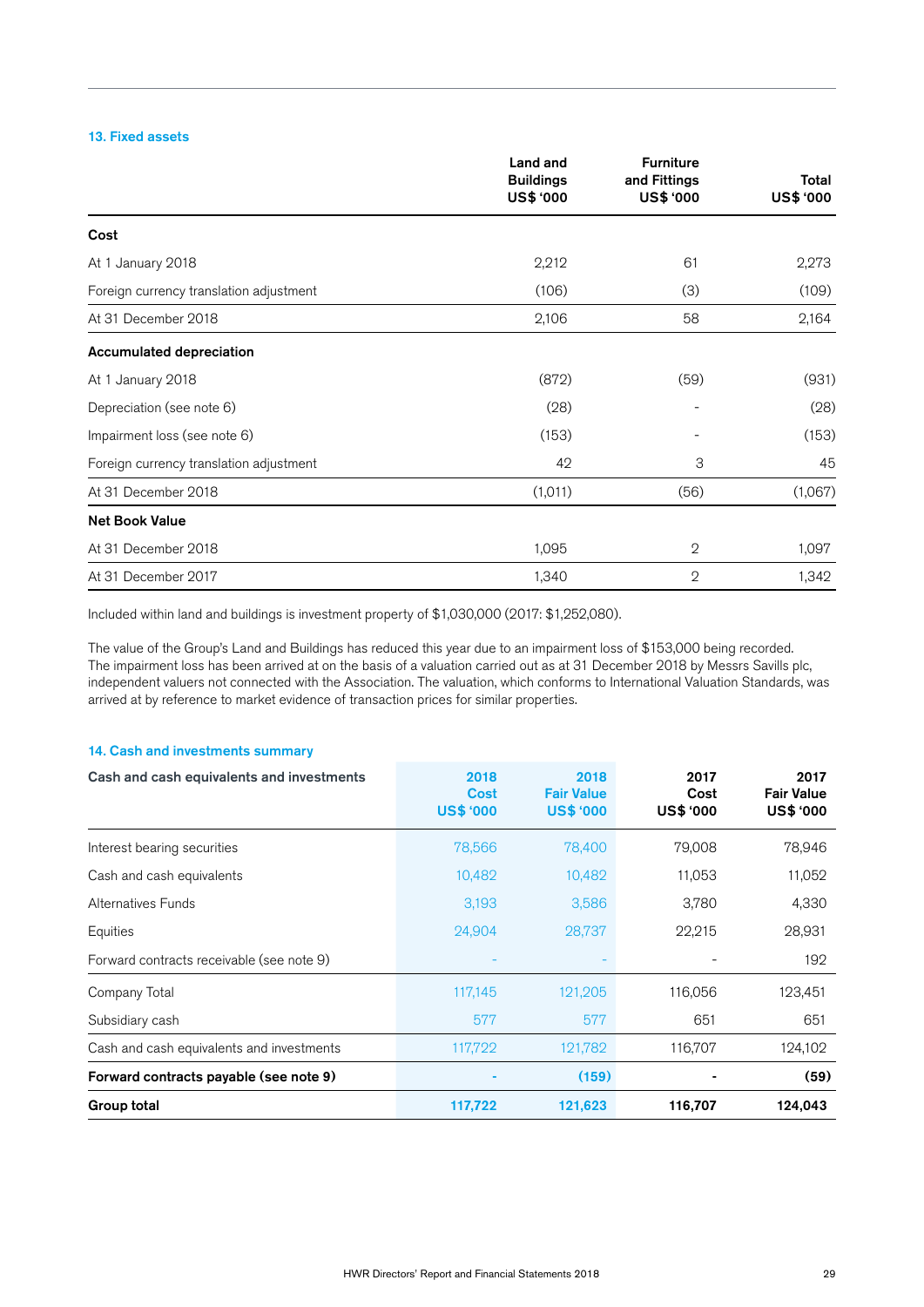### Notes to the Consolidated Financial Statements for the year ended 31 December 2018 (continued)

#### 15. Sundry receivables

|                                    | Company                  |                          | Group                    |                   |
|------------------------------------|--------------------------|--------------------------|--------------------------|-------------------|
|                                    | 2018<br><b>US\$ '000</b> | 2017<br><b>US\$ '000</b> | 2018<br><b>US\$ '000</b> | 2017<br>US\$ '000 |
| Claims recoverable from reinsurers | 304                      | 314                      | 304                      | 314               |
| Other receivables and prepayments  | 2,428                    | 2,512                    | 2,445                    | 2,534             |
|                                    | 2,732                    | 2,826                    | 2,749                    | 2,848             |

#### 16. Amounts due (to) / from Members

|                      | Company                  |                          | Group                    |                   |
|----------------------|--------------------------|--------------------------|--------------------------|-------------------|
|                      | 2018<br><b>US\$ '000</b> | 2017<br><b>US\$ '000</b> | 2018<br><b>US\$ '000</b> | 2017<br>US\$ '000 |
| Amounts due:-        |                          |                          |                          |                   |
| Less than two months | (602)                    | (2,637)                  | (602)                    | (2,637)           |
| Two to three months  | 529                      | 537                      | 529                      | 537               |
| Over three months    | (305)                    | (149)                    | (305)                    | (149)             |
|                      | (378)                    | (2, 249)                 | (378)                    | (2, 249)          |

#### 17. Payables

|                                      | Company                  |                          | Group                    |                   |
|--------------------------------------|--------------------------|--------------------------|--------------------------|-------------------|
|                                      | 2018<br><b>US\$ '000</b> | 2017<br><b>US\$ '000</b> | 2018<br><b>US\$ '000</b> | 2017<br>US\$ '000 |
| Members' balances                    | 8,913                    | 7,941                    | 8,913                    | 7,941             |
| Reinsurance balances                 | 4,526                    | 4,026                    | 4,526                    | 4,026             |
| Accrued expenses and deferred income | 476                      | 276                      | 511                      | 311               |
|                                      | 13,915                   | 12,243                   | 13,950                   | 12,278            |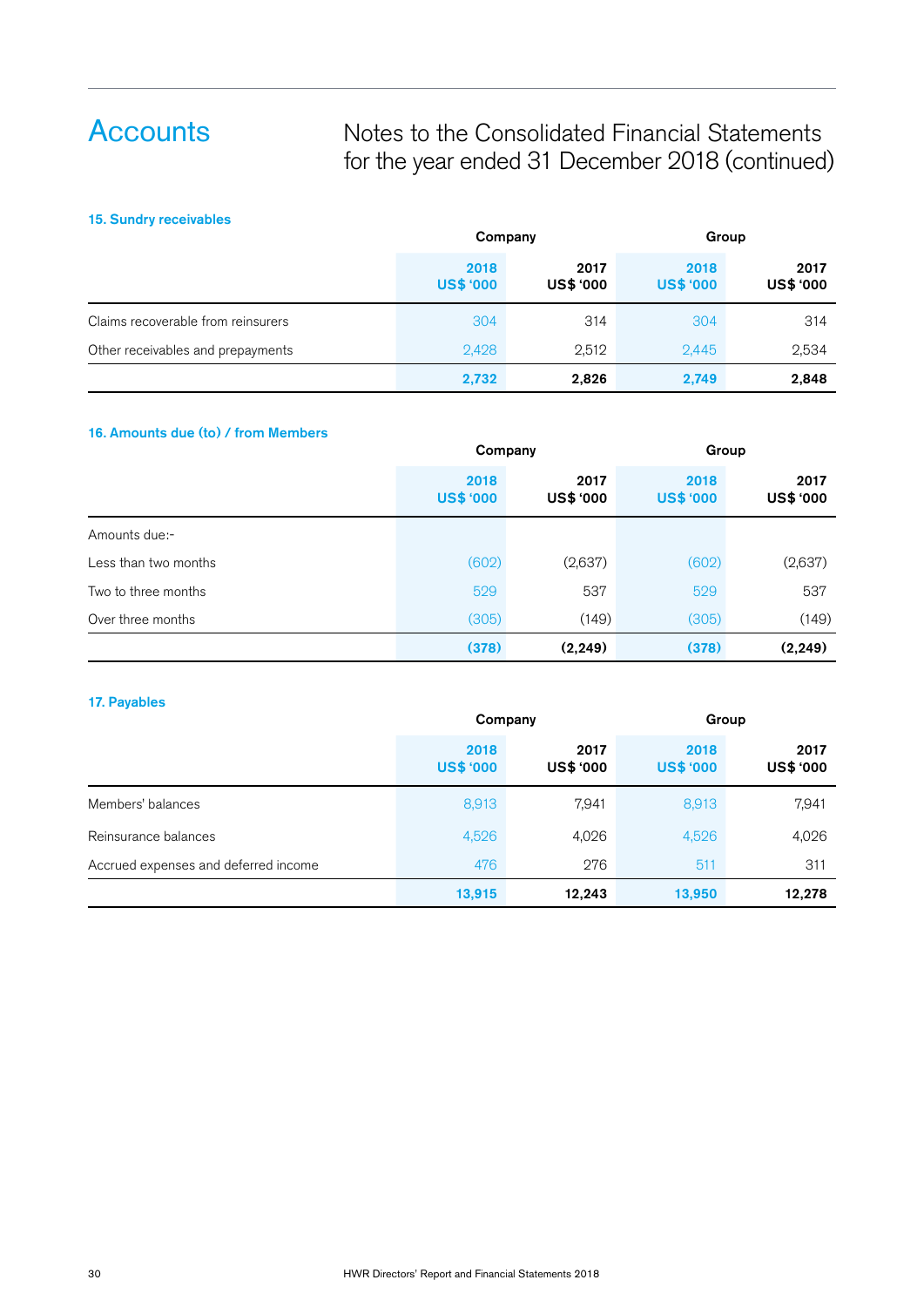#### 18. Solvency Requirements and Reserves

The minimum solvency margin required for a class 2 insurer in Bermuda for 2018 was US\$250,000 (2017: US\$250,000), as set out in the Insurance Act 1978, amendments thereto and related Regulations insofar as such provisions relate to accounting and financial reporting matters.

The provisions of the Isle of Man Insurance Regulations 2018 set the minimum level of solvency required of the Association in the Isle of Man. The level is based on the net premiums written during the year, converted at the sterling rate of exchange prevailing at the year end. The solvency margin required for 2018 was US\$297,000 (2017: US\$97,000).

The Association is required to maintain a reserve fund of at least US\$240,000 as set out in the legislation under which the Association is incorporated.

As at 31 December 2018 the balance of the Association's funds, including the Statutory Reserve Fund of US\$240,000, was US\$111.2 million. The Association, therefore, complied with the externally imposed capital requirements to which it is subject.

The General Reserve is available to meet the whole or any part of the claims, costs, expenses and outgoings on any closed Policy Year or years to the extent that the contributions and premiums paid in respect of such year or years are insufficient to meet those claims, costs, expenses and outgoings.

The Directors' reserving policy, agreed in 2016, highlights the need for reserves: to demonstrate financial security; to meet statutory solvency requirements; and to minimise the impact of matters outside the scope of solvency requirements that could materially affect the Association's financial results.

The Association is authorised and regulated by the Bermuda Monetary Authority and the Isle of Financial Services Authority. Its reserves comfortably exceed current requirements in both places.

Reserves could, if necessary in the future, also be used to minimise the effect of any material change in the Association's financial results on the level of contributions paid by Members. For example, if the insurance market changed significantly, so that capacity contracted, or if for any other reason reinsurance rates increased sharply, the Association's reserves would allow it to finance a greater retention of risk, to reduce the effect of any rates increase on the membership and to allow adjustment to a higher rate environment by stages.

#### 19. Related party disclosures

The Association has no share capital and is controlled by the Members, who are also the insureds. The subsequent insurance transactions are consequently deemed to be between related parties but these are the only transactions between the Association and the Members.

All but one of the Directors (who is Bermuda resident) are representatives or agents of member companies and other than the insurance and membership interests of the Directors' companies, the Directors have no financial interests in the Association.

Thomas Miller Investment (Isle of Man) Limited acted as Investment Managers on behalf of the Association during the year. Fees for these services are included in the US\$2,761,000 Management Fee (2017: US\$2,567,000) paid to the Managers during the year, which is disclosed in note 6 of the financial statements. These transactions were conducted at an arms length basis.

HMWRA IOM has a Protection of Funds agreement in place with the Association. This agreement would allow HMWRA IOM to take over the business and the provision of insurance by the Association to its members should the political and commercial environment in Bermuda destabilise. The likelihood of such occurrences happening in Bermuda is considered minimal, and HMWRA IOM is therefore expected to remain dormant for the foreseeable future.

While HMWRA IOM remains dormant, the Association bears all expenses for HMWRA IOM with the exception of bank charges. The expenses amounted to £9,011 during the year to 31 December 2018 (2017: £8,840). The Association continues to maintain a guarantee fund facility of £50,000 with HMWRA IOM.

#### 20. Investment in subsidiary

The Association owns 100% of the issued share capital of Hellenic Shipping War Risks Insurance S.A., which in Greek is named Ellinikai Naftiliakai Asfalissis Kata Kindinon Polemou A.E. ("Ellinikai"), a company incorporated in Greece.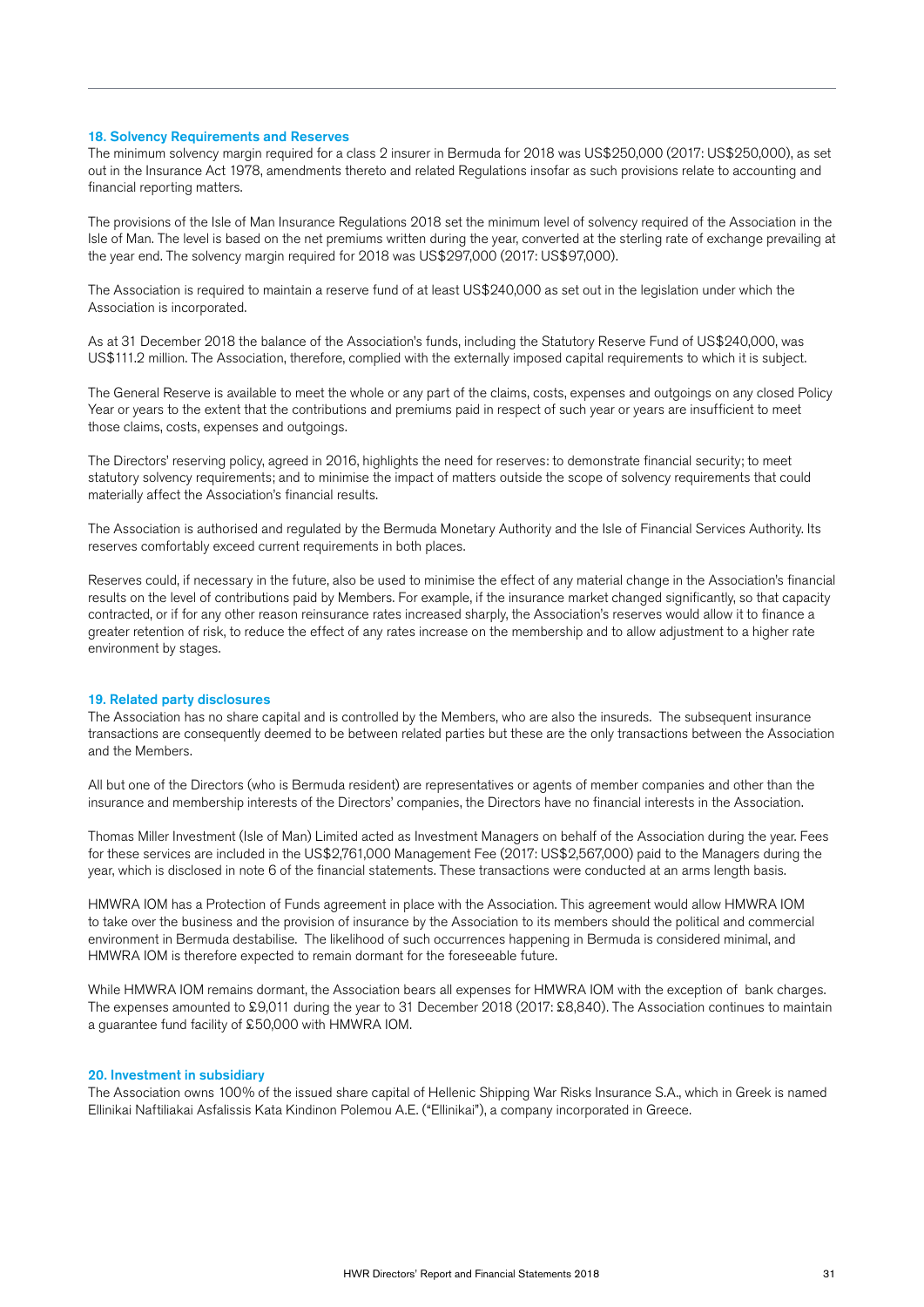### Notes to the Consolidated Financial Statements for the year ended 31 December 2018 (continued)

#### 21. Financial risk management

#### Credit risk

Credit risk is the risk of losses caused by other parties failing, in whole or in part, to meet obligations to the Association. Debtor exposure is mitigated because it is widely spread across the membership. This exposure is monitored by means of thrice yearly reports from the Managers to the Board and approximately monthly reports to the Chairman and Deputy Chairman, and it is the Association's policy not to confirm renewal to any Member with amounts overdue.

Concentrations of credit risk exist to the extent that, as at 31 December 2018, investments, cash and cash equivalents were held as follows:

|                      | <b>S&amp;P Rating</b> | 2018<br><b>US\$ '000</b> | 2017<br>US\$ '000 |
|----------------------|-----------------------|--------------------------|-------------------|
| Bank of New York     | All A rated at least  | 78,469                   | 79,122            |
| Fund Managers        | Not Rated             | 3,586                    | 4,330             |
| Equity holdings      | Not Rated             | 28,737                   | 28,931            |
| <b>Barclays Bank</b> | A                     | 9,235                    | 7,805             |
| TMI Liquidity Funds  | Closed                |                          | 529               |
| Goldman Sachs Funds  | AAA                   | 1,136                    | 2,644             |
| Alpha Bank - Greece  | B- (2017: CCC+)       | 619                      | 683               |
|                      |                       | 121,782                  | 124,044           |

The Association monitors credit risk on a regular basis and manages risk by placing funds with counterparties that have high credit ratings as assigned by international credit rating agencies.

#### Liquidity risk

Liquidity risk is the risk of losses caused by assets not being liquid enough to meet obligations of the Association as they fall due. This exposure is monitored regularly by both the Managers and the Board, and significant levels of assets are maintained in very liquid instruments to minimise this exposure.

| <b>Maturity summary</b>     | Short term<br>0-3 months | 3 months<br>to 1 year | Over 1 year | <b>Total</b> |
|-----------------------------|--------------------------|-----------------------|-------------|--------------|
| Cash and cash equivalents   | 10,482                   |                       |             | 10,482       |
| Interest bearing securities | 3,819                    | 7,366                 | 67,215      | 78,400       |
| Alternatives Funds          | 3,586                    |                       |             | 3,586        |
| Equities                    | 28.737                   |                       |             | 28,737       |
| Company total               | 46,624                   | 7,366                 | 67,215      | 121,205      |
| Subsidiary cash             | 577                      |                       |             | 577          |
| Group total                 | 47,201                   | 7,366                 | 67,215      | 121,782      |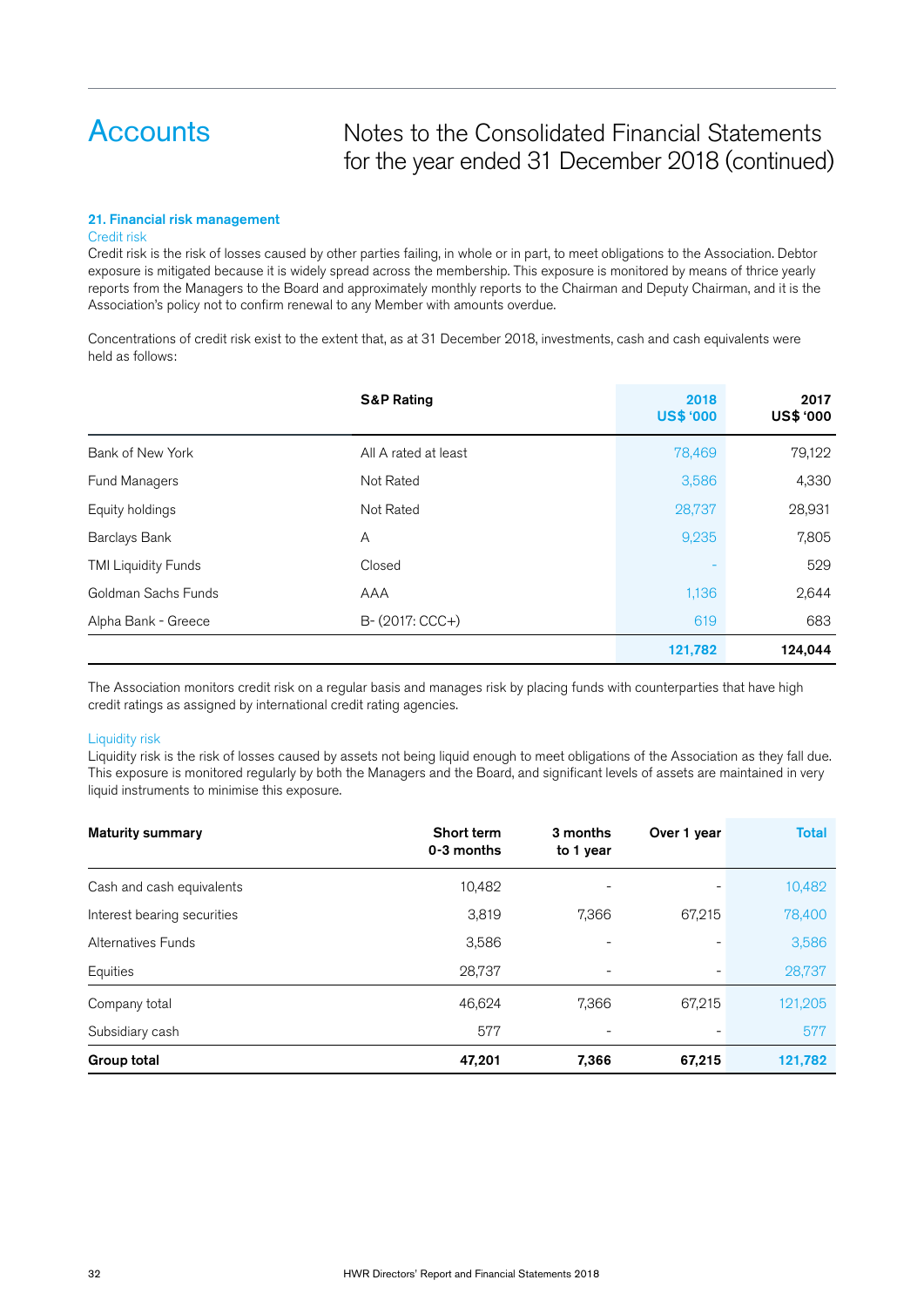#### 21. Financial risk management (continued)

| <b>Currency risk</b> |  |
|----------------------|--|
|                      |  |
|                      |  |

|                          | Company      |                          | Group                 |                       |
|--------------------------|--------------|--------------------------|-----------------------|-----------------------|
| <b>Currency exposure</b> | 2018<br>$\%$ | 2017<br>%                | 2018<br>$\frac{9}{0}$ | 2017<br>$\frac{0}{0}$ |
| Euro                     |              |                          |                       | 6                     |
| Sterling                 |              | $\overline{\phantom{0}}$ |                       | -                     |
| Dollar                   | 100          | 99                       | 99                    | 94                    |
|                          | 100          | 100                      | 100                   | 100                   |

The Association has no exposure in any other currencies. All bank balances and cash and cash equivalents are held in American and European institutions.

#### 22. Subsequent events

The Company and its subsidiary evaluated events and transactions occurring from 1 January 2019, through to 17 May 2019, for potential recognition or disclosure in the notes to the consolidated financial statements.

Neither the Managers nor the Directors believe that there are no post year end events that need to be reflected in the consolidated financial statements or disclosed in the notes to the consolidated financial statements.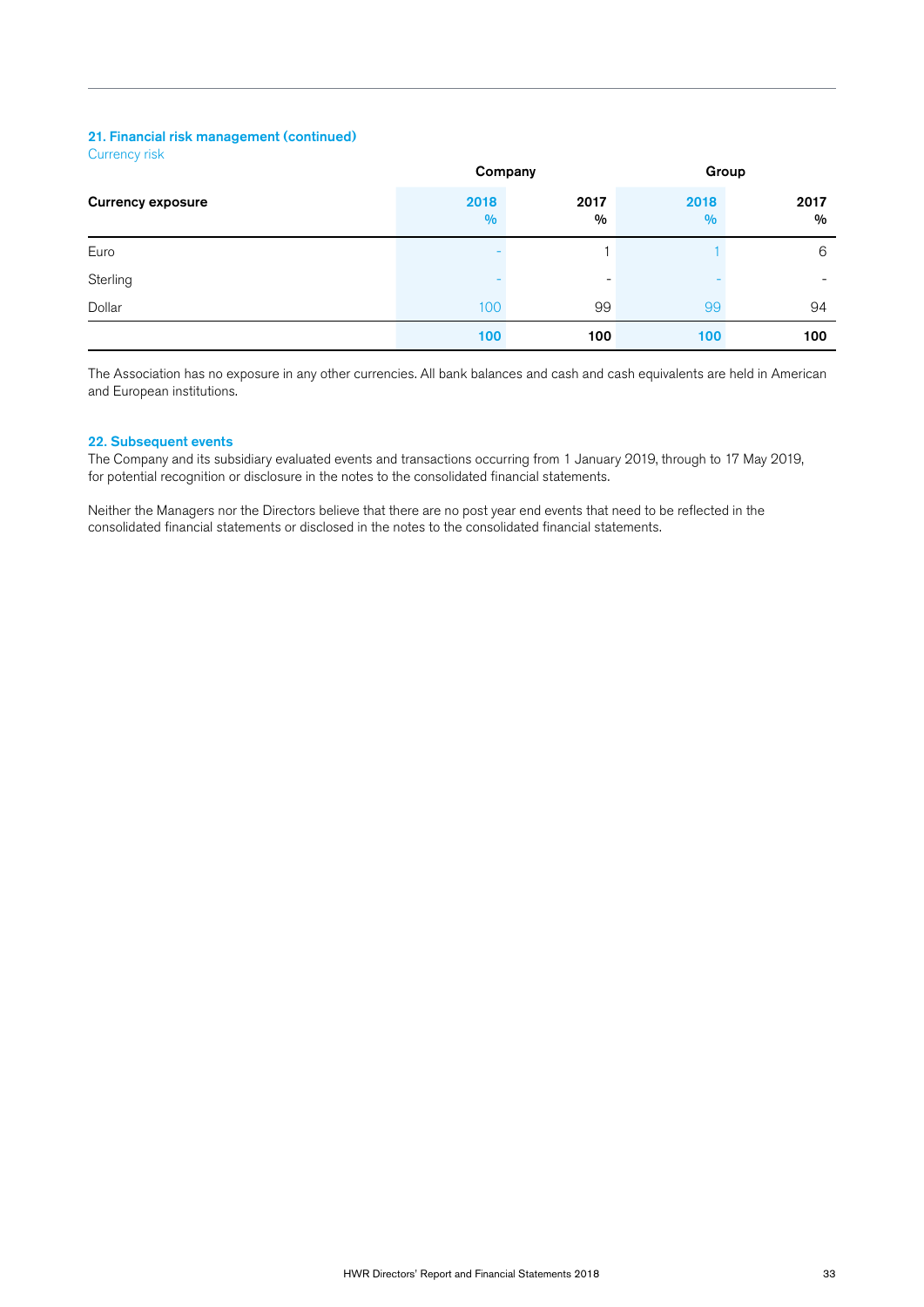### **Managers** and Officers

### Managers

Thomas Miller (Bermuda) Limited

#### **Secretary**

Thomas Miller (Bermuda) Limited

#### Assistant Secretary

Thomas Miller (Isle of Man) Limited

#### Registered Office and Business Address of The Association

Victoria Place, 5th Floor 31 Victoria Street Hamilton HM 10 Bermuda